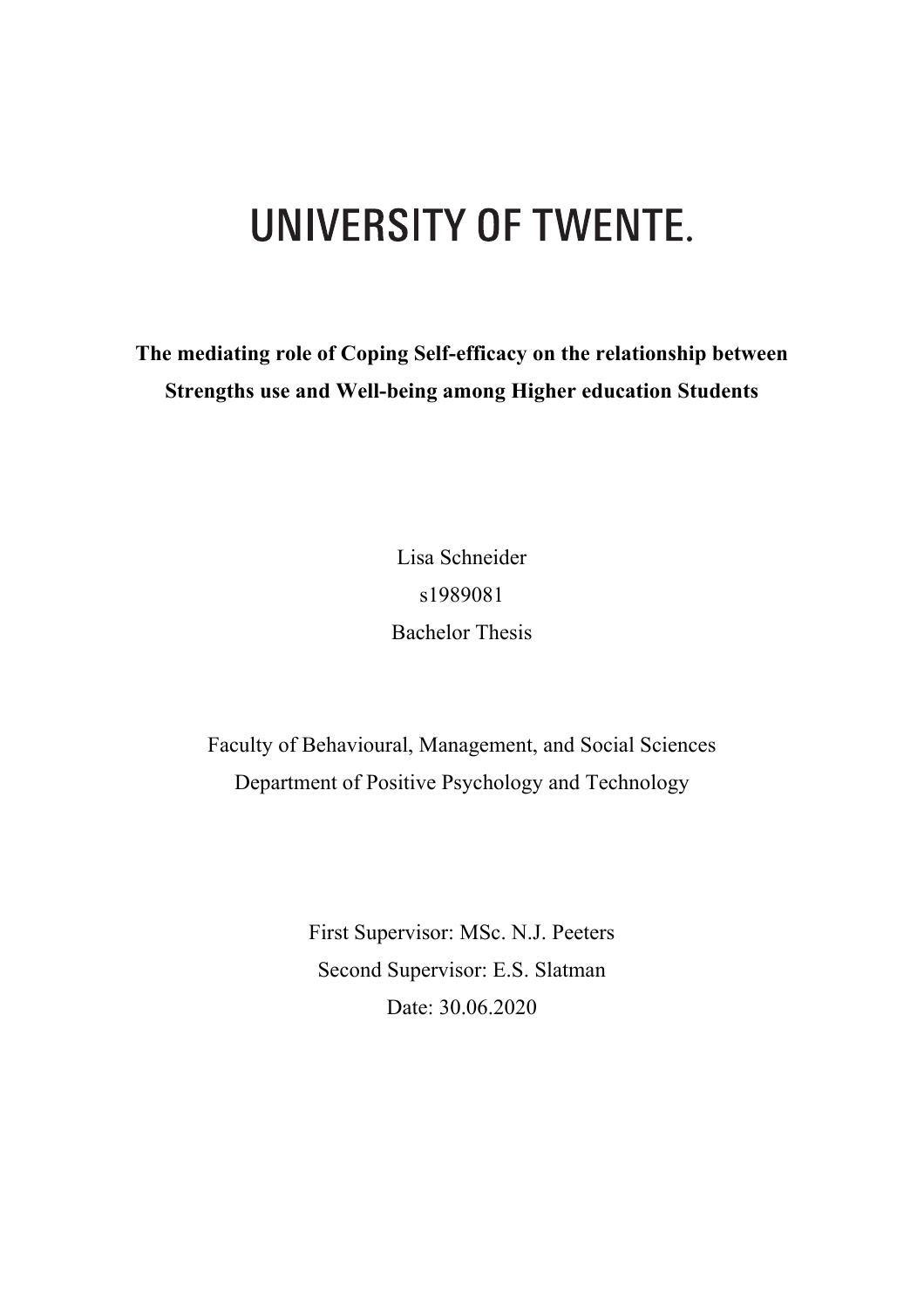#### Abstract

The mental health and well-being of higher education students is of concern to academics and psychologists worldwide due to the impact on student learning and academic attainment. In particular, academic-related stresses have been found to be indicative of lower well-being in higher education students. An essential factor in coping with academic-related stresses is the students' coping self-efficacy, that is their confidence in the ability to cope with stresses. Previous research has led to the expectation that strengths use is in relation to both coping selfefficacy and well-being. Furthermore, coping self-efficacy is expected to predict well-being, upon which, the current study hypothesised that coping self-efficacy mediates the relationship between strengths use and well-being among higher education students. Using the online platform Qualtrics, a survey was devised based on the three constructs of strengths use, coping self-efficacy and well-being. A convenience sample of higher education students was recruited  $(N = 88)$  and a mediation analysis was performed. The results revealed positive and significant relations between strengths use and well-being, strengths use and coping self-efficacy and coping self-efficacy and well-being. Furthermore, in line with the expectations prior to the study, results showed that coping self-efficacy mediated the relationship between strengths use and well-being among higher education students. Results were in line with literature that has explored the impact of coping self-efficacy on well-being and has substantiated these relations for higher education students. The results attribute to previous research on strengths use as well as being the first as of current knowledge to have explored the impact of coping self-efficacy in relation to strengths use and well-being among higher education students. Findings of the study have stressed the importance of enabling students to use their strengths in order to strengthen their coping self-efficacy and in turn their well-being. The obtained knowledge should be embedded into current and newly designed strengths-based interventions to ensure well-being of students in the academic setting.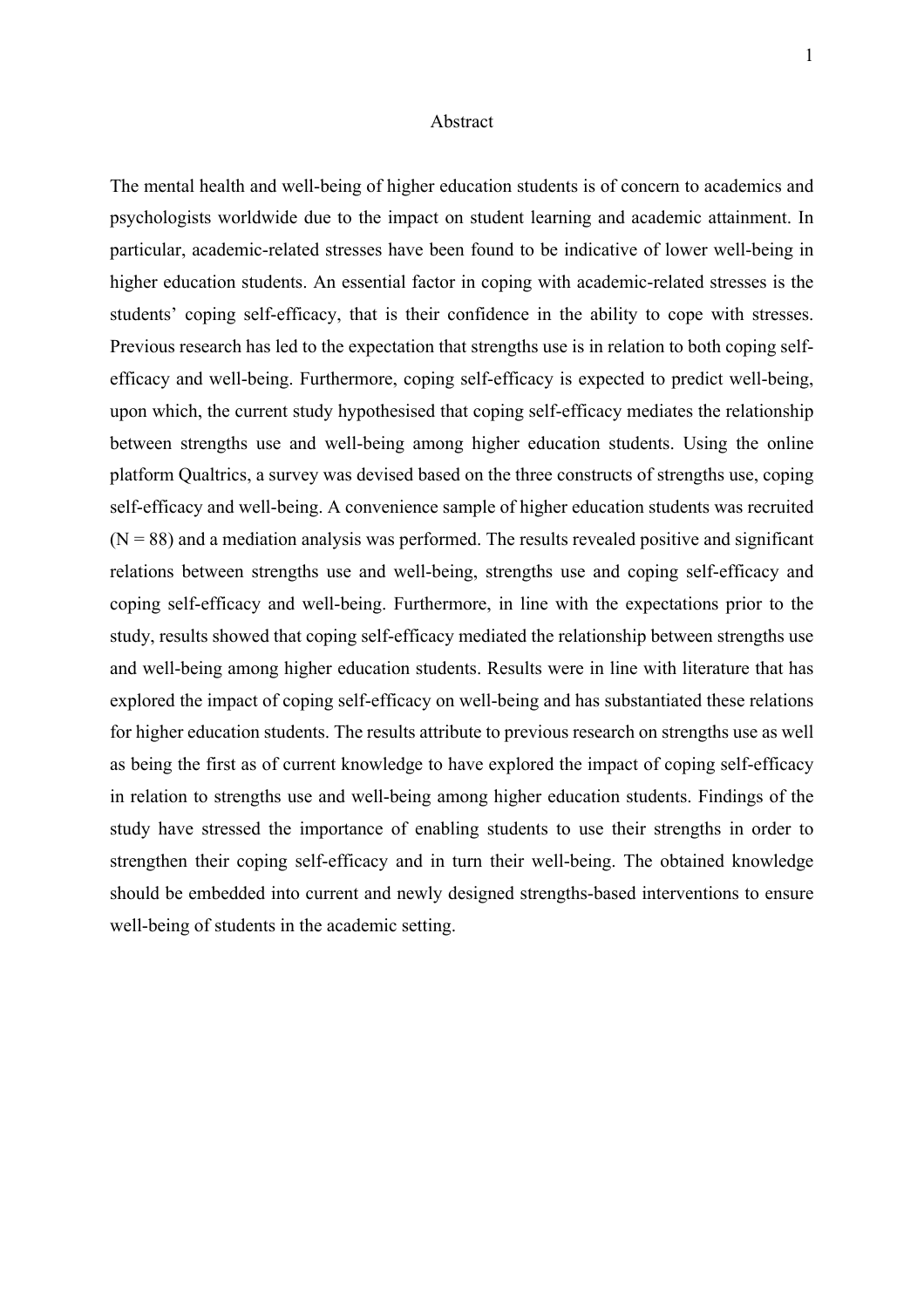| Abstract                                    | $\mathbf{1}$ |
|---------------------------------------------|--------------|
| Introduction                                | 3            |
| Method                                      | 7            |
| Participants                                | 7            |
| Materials                                   | 7            |
| Strengths Use Scale (SUS)                   | 7            |
| Coping Self-Efficacy Scale (CSES)           | 8            |
| Mental Health Continuum-Short Form (MHC-SF) | 8            |
| Procedure                                   | 9            |
| Data Analysis                               | 9            |
| Results                                     | 10           |
| Mediation analysis                          | 11           |
| Discussion                                  | 12           |
| <b>Limitations and Recommendations</b>      | 14           |
| Strong points and Practical implications    | 16           |
| Conclusion                                  | 17           |
| References                                  | 18           |
| Appendix A                                  | 23           |
| <b>Strengths Use Scale</b>                  | 23           |
| Coping Self-Efficacy Scale                  | 23           |
| Mental Health Continuum-Short Form          | 24           |
| Appendix B                                  | 25           |
| Information sheet                           | 25           |
| <b>Informed Consent Form</b>                | 26           |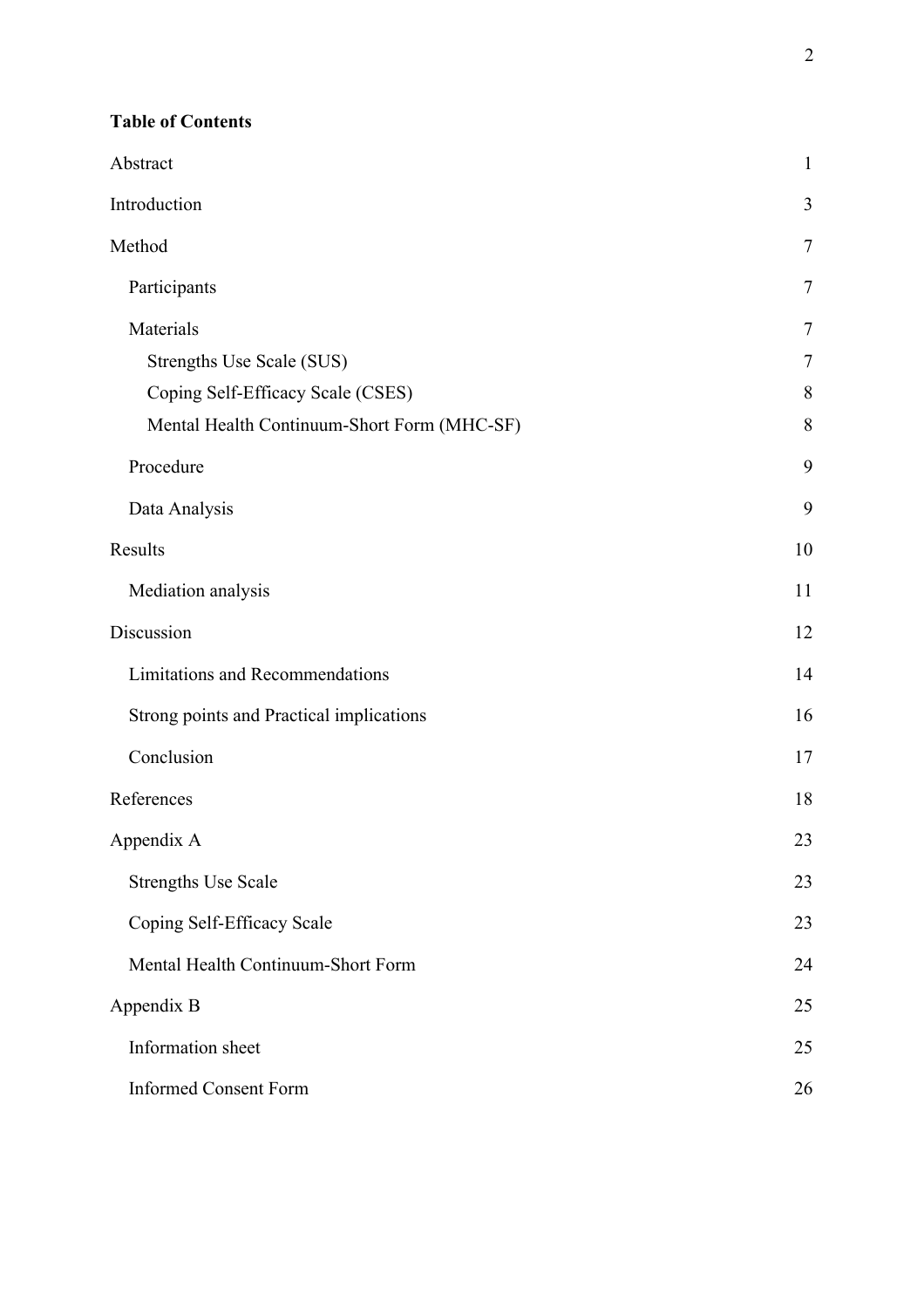## **Introduction**

Mental health is an essential prerequisite for quality of life, performance and social interaction. We require stable mental health in order to flourish as individuals as well as interact within our community (World Health Organisation, 2019). The WHO has defined mental health as "a state of well-being in which an individual realizes his or her own abilities, can cope with the normal stresses of life, can work productively and is able to make a contribution to his or her community" ("Mental health: strengthening our response," 2018). In the past, psychology has often focused on negative mental health (i.e. illness and distress) (Horwitz & Scheid, 1999), whilst neglecting the fulfilled and thriving community (Seligman & Csikszentmihalyi, 2014). With the rise of positive psychology, the importance of protecting and promoting the mental health and well-being of all people has been recognised (Seligman & Csikszentmihalyi, 2014). In particular, the health of higher education students has become an internationally recognised public health issue (Stallman, 2010; Bonell et al., 2014). In 2017, the *Chronical of Higher Education* survey has listed student mental health as their number one concern (Rubley, 2017). Students have been identified as an "at risk" population, because the typical age at which most young adults enter higher education coincides with the age at which many mental disorders manifest themselves (Kessler et al., 2005). Whilst young adults are known to be vulnerable to mental health issues, students have reported higher rates of mental health problems than their non-student peers (Keyes et al., 2012).

One concern of academics and psychologists worldwide is the impact of mental health on students' academic performance. Studies have found students' energy level, concentration, dependability and optimism to be significantly affected by the state of their mental health (Eisenberg, Downs, & Golberstein, 2009). Furthermore, the American College Health Association has shown that stress  $(30\%)$ , anxiety  $(22\%)$ , sleep difficulties  $(20\%)$  and depression (14%) are the most common mental health issues impacting their academic performance (American College Health Association, 2015). Similarly, the well-being of students has a direct influence on the learning and academic engagement of students (Noble, Wyatt, McGrath, Roffey, & Rowling, 2008). Studies show an existing synergistic relationship between health and well-being and academic attainment. Those who are well educated have an improved wellbeing and those with greater well-being have a higher academic attainment (Bonell et al., 2014). This suggests the importance of academic performance to achieve as well as ensure wellbeing in students.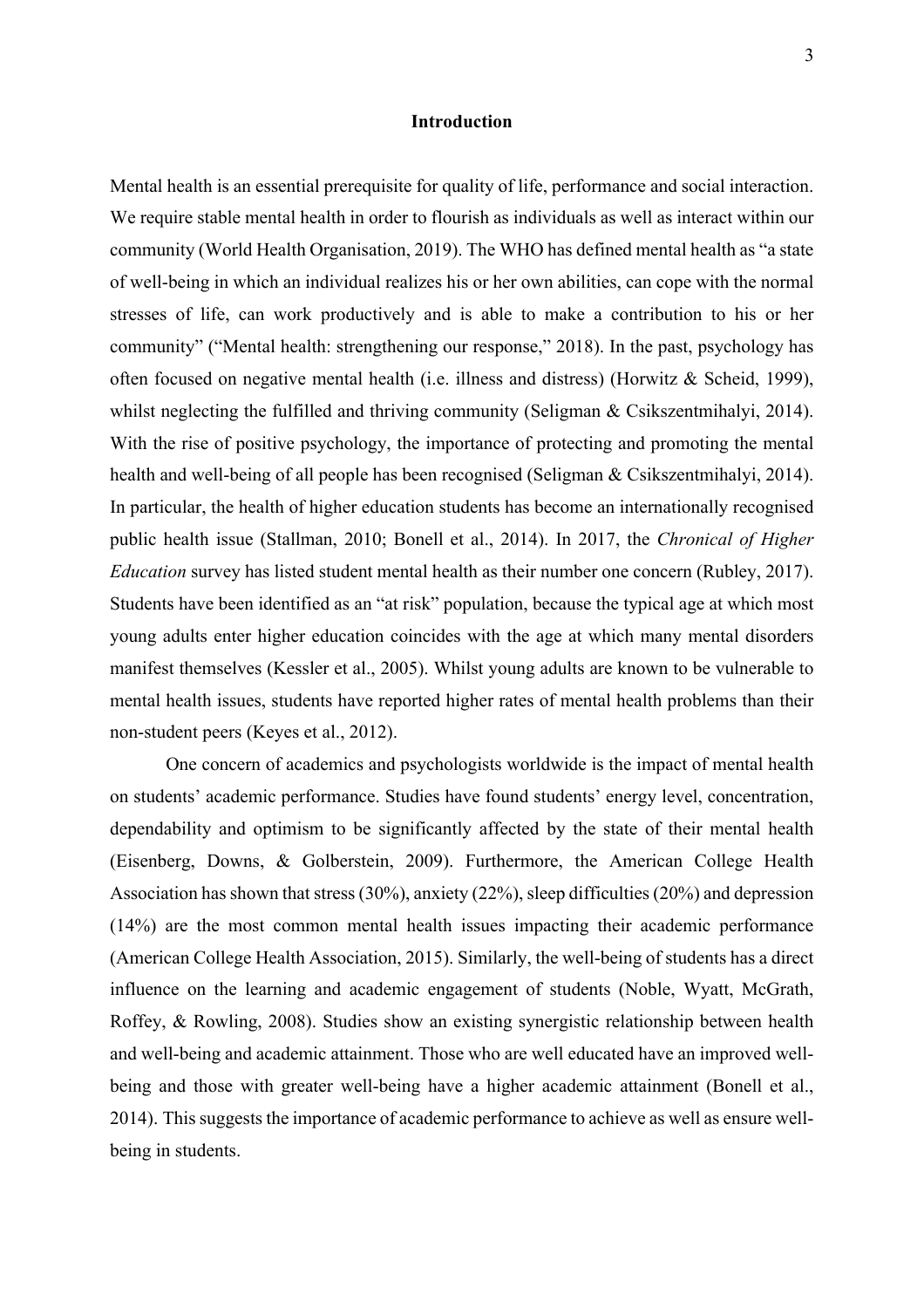## *Coping Self-efficacy and Well-being*

In regard to the importance of academic attainment within higher education students, particularly academic-related pressures and stress have been found to impact the well-being of higher education students (Pascoe, Hetrick, & Parker, 2020). Researchers have found that students experience levels of distress to rise towards the beginning of the semester and to never cease beyond pre-university levels for the duration of their course (Bewick, Koutsopoulou, Miles, Slaa, & Barkham, 2010). During their studies, students proceed through important life transitions and experience an increased sense of independence (Watkins, Hunt, & Eisenberg, 2011). They have reported feeling distressed within a variety of domains, ranging from general emotional problems, such as worrying and feelings of anxiety (Kumaraswamy, 2013), to academic, time management and financial demands (Beiter et al., 2015; El Ansari & Stock, 2010). Higher education is for a majority of the students, a time of great change and the consequential experiences have been noted as distressing and overwhelming to many students (Thurber & Walton, 2012).

In order to adapt to such stressors, adaptive coping behaviours have been found to regulate their impact on student well-being (Kohler Giancola, Grawitch, & Borchert, 2009). Stress by definition is the evaluation of a person-environment relationship as significantly exceeding one's resources for coping. Upon a stressful situation, a person evaluates the situation considering a choice of coping behaviour, based on the judgement of perceived controllability of the situation. This judgement depends on the persons self-efficacy (Chesney, Neilands, Chambers, Taylor, & Folkman, 2006). Bandura (1997) refers to self-efficacy, in his social cognitive theory, as "beliefs in one's capabilities to organise and execute the courses of action required to produce given attainments". A persons' self-efficacy impacts their level and persistence of efforts made to act effectively (Zhang, Li, Zhang, & Chen, 2016). Furthermore, the level of self-efficacy in higher education students has been linked to foster motivation, academic accomplishments and the development of intrinsic interest in academic subject matter (Bandura, 1997). It has been found to prevent academic stress in students (Denovan & Macaskill, 2017), contribute to achievement enhancement and ultimately improving well-being (Bandura and Locke, 2003). In facing academic-related pressures, students require adaptive coping behaviours. Self-efficacy beliefs have been identified to be an integral part in influencing this choice of coping behaviour. Specifically, this is known as an individuals' coping self-efficacy which refers to the belief in one's ability to cope effectively. One's coping self-efficacy is an important prerequisite to changing coping behaviour (Chesney et al., 2006) and hence deal with stressors experienced by students. This heavily suggests the importance of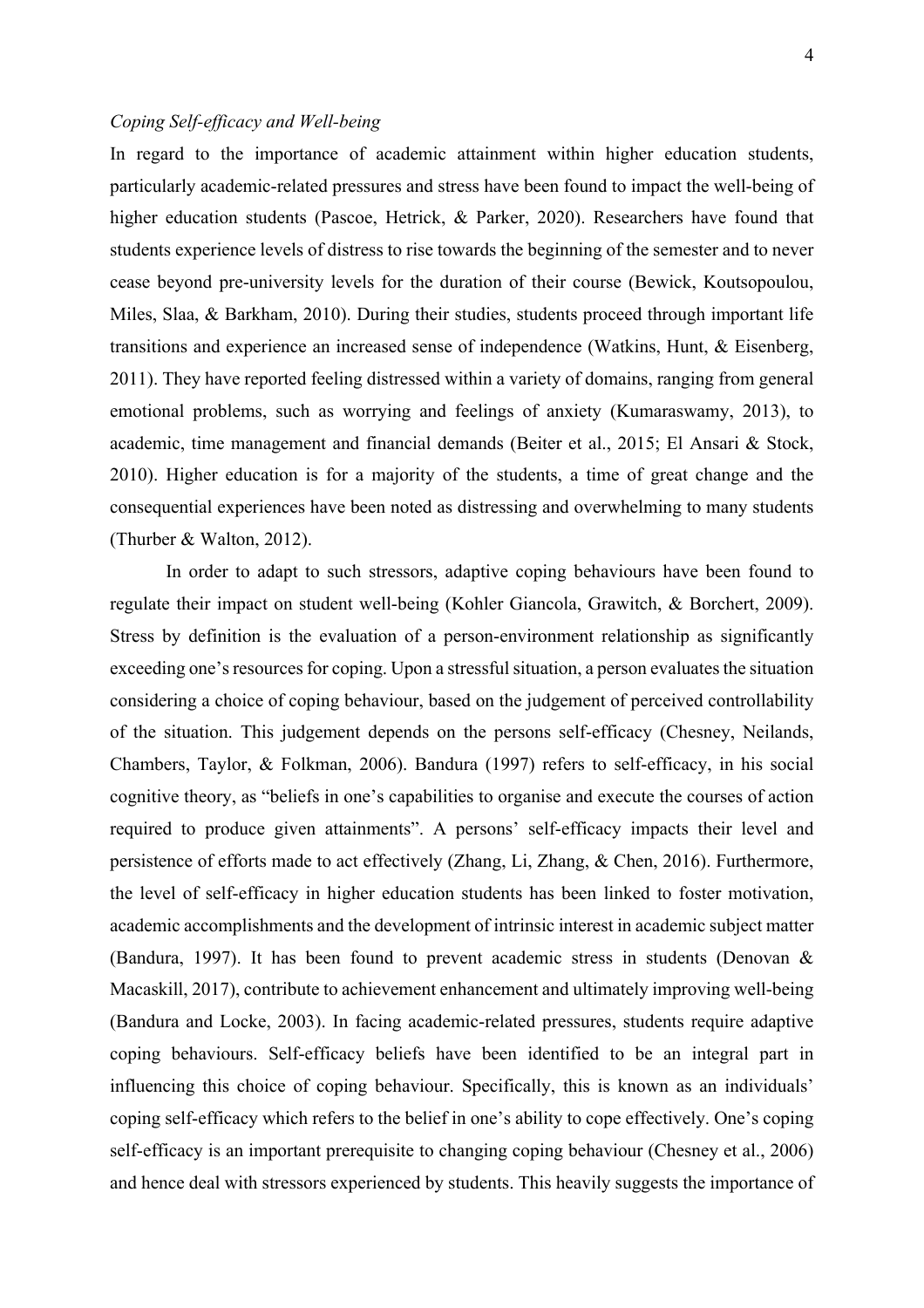high coping self-efficacy in students, in order to obtain adaptive coping behaviours to cope with stressors and ensure well-being.

## *Strengths use and Well-being*

Another well-established construct in relation to well-being, is the study of character strengths. A character strength is by definition "a disposition to act, desire, and feel that involves the exercise of judgment and leads to a recognizable human excellence or instance of human flourishing" (Yearley, 1990). The use of strengths makes students feel more content about themselves and their abilities, motivating them to fulfil their potential (Linley & Harrington, 2006), promoting stronger vitality and well-being (Govindji & Linley, 2007). Zhang and Chen (2018) have showed that it is the usage of strengths that is the predictor of achieving optimal functioning. The use of our strengths promotes a positive self-image, increasing our ability to achieve things, as well as positively developing the tendency of working towards fulfilling our potential (Linley & Harrington, 2006). Within higher education students, strengths use is associated with improved goal process, psychological need fulfilment and enhanced well-being (Linley, Nielsen, Gillet, & Biswas-Diener, 2010). Whilst facing many stressors as aforementioned, students have shown to develop on a variety of psychological dimensions, their interpersonal horizons as well as individual autonomy and maturity, making higher education a fertile setting for studying character strengths (Lounsbury, Fisher, Levy, & Welsh, 2009).

Studies have also linked student strengths use to general self-efficacy (Proctor, Maltby, & Linley, 2011). By heightening students' level of perceived competence in respect to their academic performance (Linley & Harrington, 2006), the improvement of their features of strengths enables a decrease in stress (Proctor et al., 2011). Moreover, the increased use of strengths enables a more accurate judgment of expectancies. It facilitates the matching of one's abilities to external challenges, which fosters intrinsic motivation and engagement, goal setting and striving (Zimmerman, 2000). It is the students' increased control over their actions and behaviour due to strengths use that in turn increases self-efficacy (Loton & Waters, 2017). Whilst the relationship between strengths use and general self-efficacy has been substantiated by previous researchers, there is no previous research on the impact of student strengths use on coping self-efficacy specifically, despite the existing literature having established the importance of coping self-efficacy in maintaining the well-being of higher education students. Based on the positive impact of strengths use on general self-efficacy in higher education students, this study predicts a relation between strengths use on coping selfefficacy for higher education students. Furthermore, based on the previous exploration of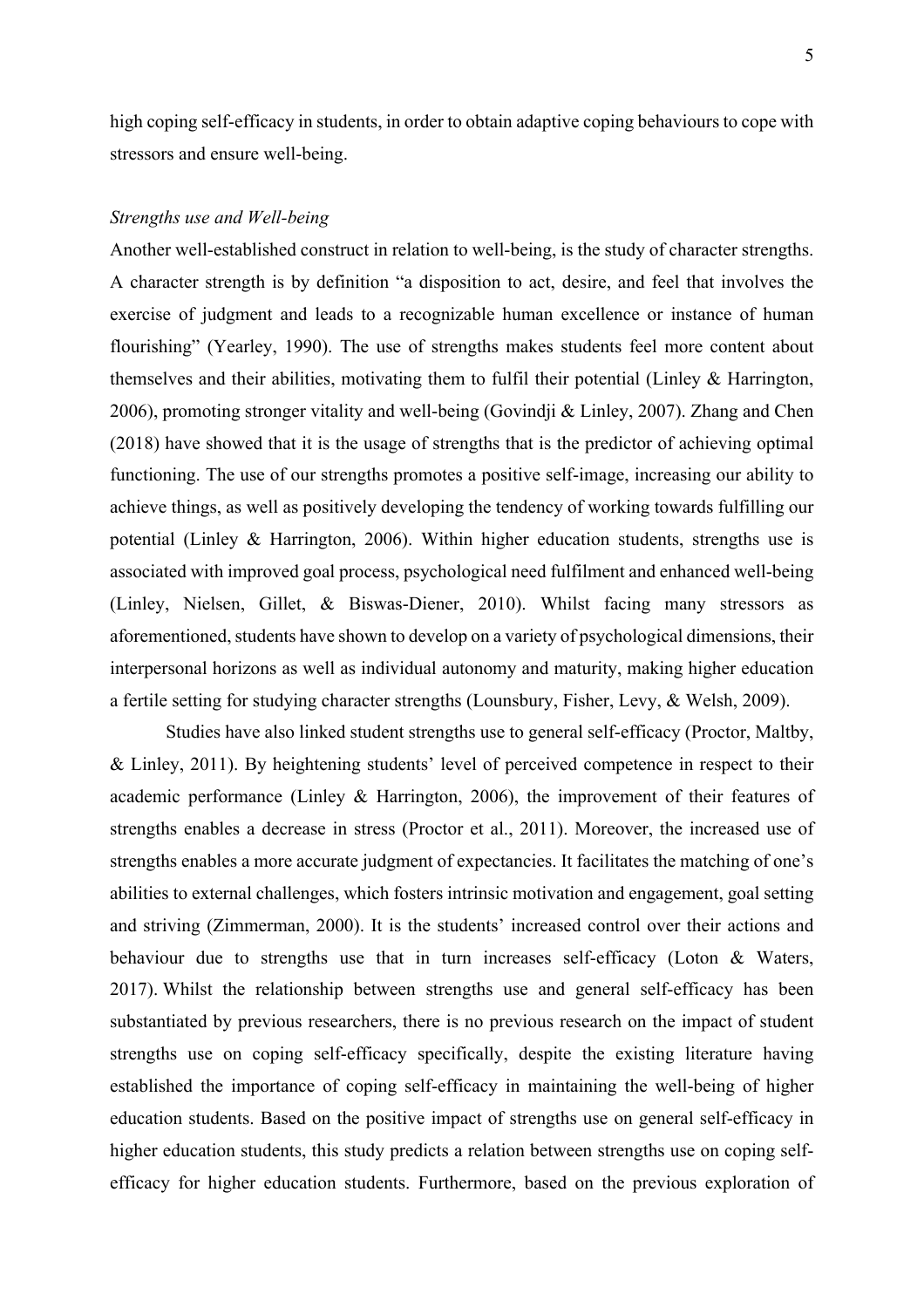literature, the study predicts a positive relation between coping self-efficacy and well-being in higher education students. The aim of the current study was to explore the expected relationship between the three variables, in that coping self-efficacy mediates the relationship between strengths use and well-being for higher education students. The expected relationship is depicted below (Figure 1).

As of current knowledge, coping self-efficacy has not yet been explored in the context of being a mediator for strengths use on well-being in higher education students. This study aims to fill a gap in existing literature and explore this relationship, aiming to further ground the understanding of well-being in higher education students. Students are society's investment for the future. Ensuring their mental health and well-being is in itself important as individuals but is also essential to the society's well-being (Kumaraswamy, 2013). The following research question was developed for this study: Does coping self-efficacy mediate the relationship between strengths use and coping well-being among higher education students? In order to evaluate the research question, four hypotheses (H) were tested.



*Figure 1.* Graphical representation of expected relationship between strength's use, coping selfefficacy and well-being among higher education students

H1: There is a significant positive relation between strengths use and well-being in higher education students.

H2: There is a significant positive relation between strengths use and coping selfefficacy in higher education students.

H3: There is a significant positive relation between coping self-efficacy and well-being in higher education students.

H4: Coping self-efficacy serves as a mediator in the relationship between strengths use and well-being in higher education students.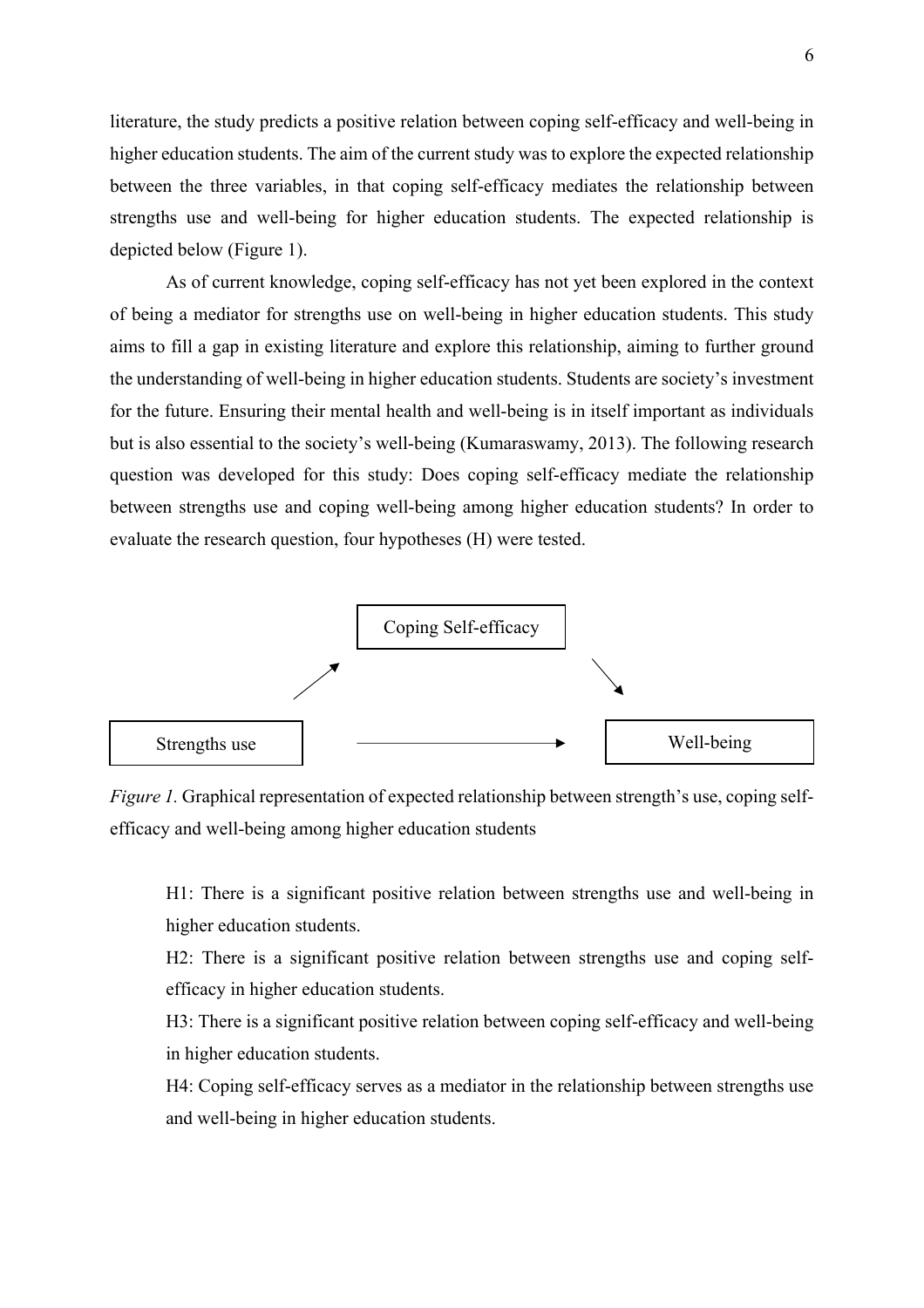## **Method**

## **Participants**

The current study had a total of 114 respondents. The data was screened for missing values and according to the inclusion criteria of being 18 years of age and currently being in higher education, 25 respondents were excluded. Furthermore, extreme outliers were determined based on the interquartile range equation (Tukey, 1977). By subtracting three times the interquartile range from the first quartile and adding three times the interquartile range to the third quartile  $(QI - 3 \cdot IQR$  and  $Q3 + 3 \cdot IQR)$ , one further participant was excluded. The final sample included 88 students ( $M_{\text{age}} = 21.39$ ; SD = 2.88); 37.5% (n = 33) male, 62.5% (n = 55) female. The participants were 76.1% ( $n = 67$ ) German, 2.3% ( $n = 2$ ) Dutch and 21.6% ( $n = 19$ ) of other nationality.

## **Materials**

In order to answer the research question, three variables had to be investigated: strengths use, coping self-efficacy and well-being. To evaluate these three variables, participants were presented with three scales that were combined into the final questionnaire. The three scales used were the *Strengths Use Scale* (SUS), the *Coping Self-Efficacy Scale* (CSES) and the *Mental Health Continuum-Short Form* (MHC-SF).

## *Strengths Use Scale (SUS)*

Strengths use of students was assessed via the *Strengths Use Scale* (SUS; Govindji & Linley, 2007). The SUS is a 14-item scale measuring the extent to which people use their strengths. Items included are e.g. "I am regularly able to do what I do best" and "I always play to my strengths" (see Appendix A). Respondents are provided with a 7-point Likert scale  $(1 -$ "*Strongly Disagree*" to 7 – "*Strongly Agree*"). Items are summated to create a total score (maximum 98), higher scores indicative of greater strengths use. Scores can be compared to the SUS findings of Govindji and Linley (2007) on a student population ( $M = 64.83$  and  $SD =$ 14.09). The psychometric properties of the scale have shown excellent internal consistency  $(\alpha = .94)$  and high test-retest reliability ( $r = .84$ ). The scale has good criterion validity with wellbeing (Wood at al., 2011). The Cronbach's alpha of the current study demonstrated good internal consistency for the scale ( $\alpha = .87$ ).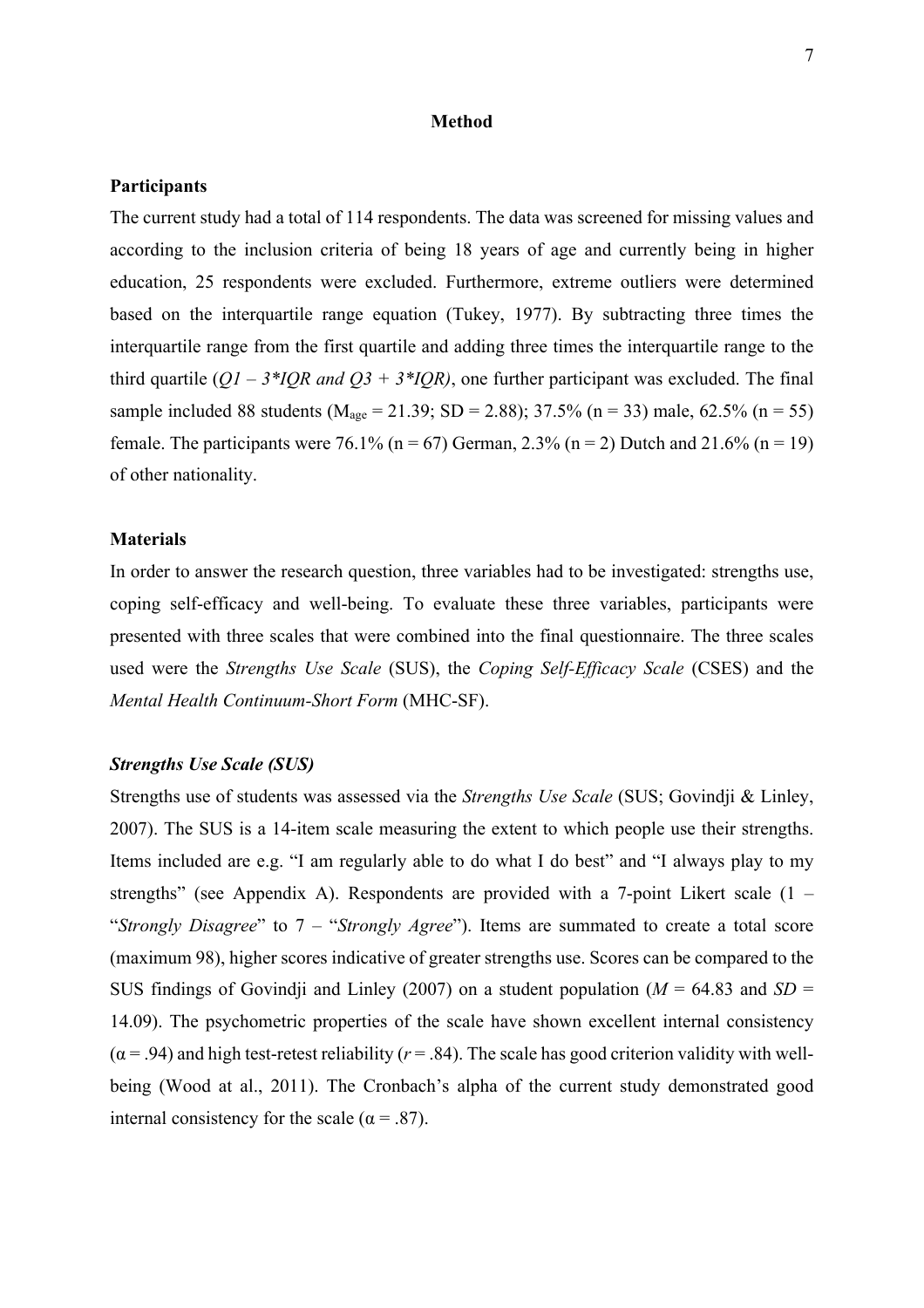## *Coping Self-Efficacy Scale (CSES)*

Coping self-efficacy was assessed via the *Coping Self-Efficacy Scale* (CSES; Chesney et al., 2006). The CSES is a 26-item measure of one's confidence in performing coping behaviour when facing life challenges. It measures the use of problem-focused coping, receiving of social support and stopping unpleasant emotions and thoughts. Participants are given the statement "When things aren't going well for you, or when you're having problems, how confident or certain are you that you can do the following:" and are presented with statements such as e.g. "Keep from getting down in dumps" and "Talk positively to yourself" (see Appendix A). Respondents are asked to rate on an 11-point Likert scale the extent to which they believe they could perform behaviours important to adaptive coping (anchors 0 – "*cannot do at all*", 5 – "*moderately certain can do*", and 10 – "*certain can do*"). Item scores are summated to create an overall CSES score (maximum 260). The higher the score, the higher the level of coping self-efficacy. The CSES has good internal consistency for receiving social support ( $\alpha$  = .80) and excellent internal consistency for measures of using problem-focused coping ( $\alpha$  = .91) and stopping unpleasant emotion and thoughts ( $\alpha$  = .91). The internal consistency of the current study was excellent ( $\alpha = .91$ ). Additionally, test-retest correlation coefficients were strong ranging from .40 to .80 up to 12-month data (Chesney et al., 2006). Furthermore, validity analyses showed that changed scores were predictive of decreased levels of psychological distress and increased levels of well-being (ranging  $\beta = 0.21$  to 0.35,  $p < .001$ ) (Chesney et al., 2006).

## *Mental Health Continuum-Short Form (MHC-SF)*

In order to assess well-being, the *Mental Health Continuum-Short Form* (MHC-SF; Keyes, 2006) was used. The MHC-SF consists of 14 items representative of emotional (3 items), psychological (6 items) and social well-being (5 items). Confirmatory factor analysis confirmed the 3-factor structure in these three facets of well-being (Lamers, Westerhof, Bohlmeijer, ten Klooster & Keyes, 2011). Respondents are asked "In the past month, how often did you feel…" and are presented with items such as e.g. "happy" and "interested in life" (see Appendix A). Respondents are asked to rate the frequency of every feeling on a 6-point Likert scale (1 – "*Never*" to 6 – "*Every day*"). Item scores on a scale of 0-5 are summated and divided by the number of items to create an overall score (maximum 6), a higher score indicate of greater wellbeing. Scores are compared to norms by Keyes (2009) based on a Dutch population aged 18- 29 (M = 3.05, SD = 0.78). The MHC-SF has shown high internal consistency ( $\alpha$  = .89) and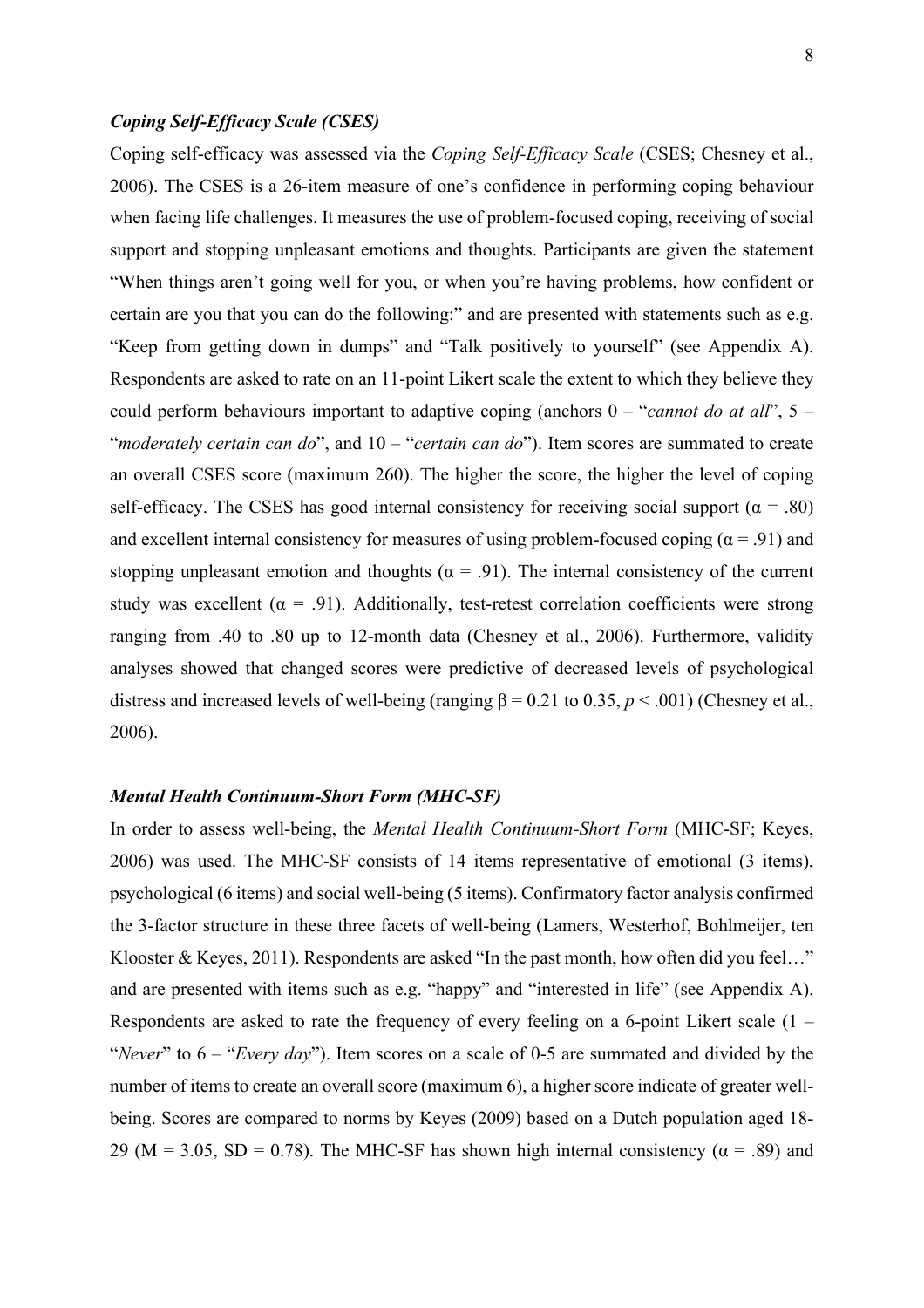questionable test-retest reliability ( $r = .68$ ) (Lamers et al., 2011). The Cronbach's alpha of the current study was good ( $\alpha$  = .89).

## **Procedure**

The study had been approved by the BMS ethics committee of the University of Twente before the start of data collection (case number 200390). Participants were recruited using a convenience sample with people close to the researcher being contacted personally and asked to participate. The social media platforms Facebook and Instagram were also used to distribute the survey. Snowball sampling was used when previous participants were asked to spread the survey to fellow known individuals fitting the inclusion criteria. Furthermore, the survey was uploaded to the Sona-system test subject pool of the BMS faculty at the University of Twente, for which participants received 0.25 Sona credits for their participation. During recruitment, interested participants received an information sheet (see Appendix B) in which they were informed about the aim and procedure of the study. Furthermore, they were guaranteed that their participation was voluntary and that all responses were anonymous. At the start of the survey, participants were then presented with an online informed consent form on which they had to check either "*Yes"* or "*No"* in order to continue the survey (see Appendix B). Subsequently, participants were asked to report their age, gender, whether they were currently in higher education as well as their nationality. After this, the participants were presented with the SUS, CSES and MHC-SF successively. Items of tests were shown on three separate pages. The estimated time for completion of the survey was 5-10 minutes. At the end of the survey, participants were thanked for their participation and confirmed that their answers were saved.

#### **Data Analysis**

The data of the participants was transferred to IBM SPSS Statistics Software (Version 24.0). The data was screened for missing values according to the inclusion criteria of being 18 years of age and currently being in higher education. Furthermore, extreme outliers were excluded in order to reach the final sample of 88 higher education students for statistical analysis. Firstly, the reliability of data was assessed using Cronbach's alpha and the value was compared to previous studies. A value equal to or greater than 0.7 was considered an acceptable reliability (Santos, 1999). Then descriptive statistics of age, gender and nationality of participants were calculated. In order to answer the research question, a mediation analysis was conducted. The cut-off p-value used was  $\leq$  0.01. One assumption for mediation analysis is the normal distribution of data. The skewness and kurtosis of data were computed in order to check for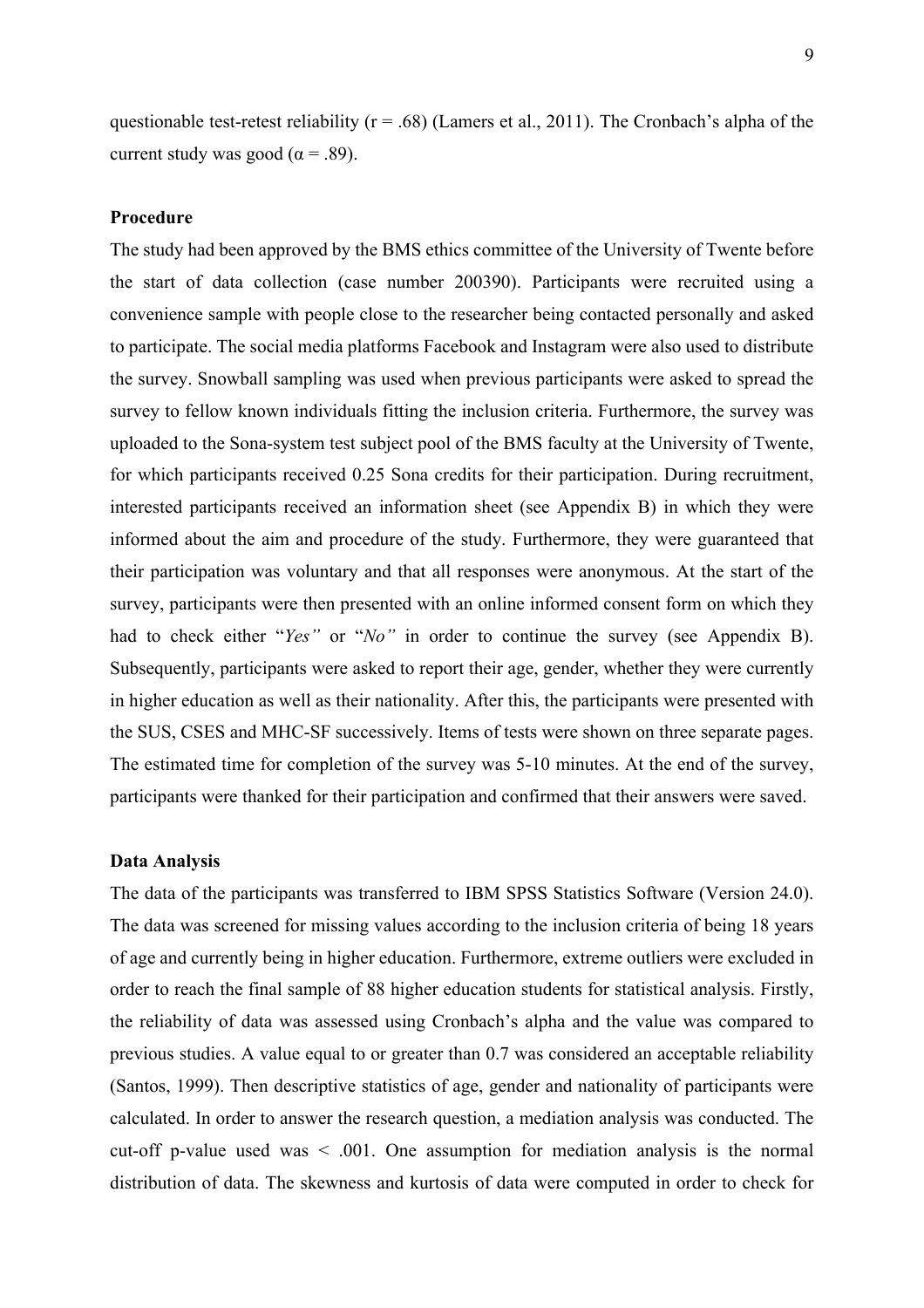normal distribution of data. Data was considered normally distributed between the cut-off values of -2 and 2 (George & Mallery, 2010). The dependent variable (DV) was well-being, the independent variable (IV) was strengths use. The mediator variable (M) for the analysis was coping self-efficacy. The mediation effect was confirmed when the relation between strengths use (IV) and well-being (DV) (direct causality) was no longer significant when strengths use (IV) predicted coping self-efficacy (M), which in turn predicted well-being (DV) (indirect causality) (displayed in Figure 2).



*Figure 2.* The expected mediation analysis among the strengths use (IV), well-being (DV) and coping self-efficacy (M)

Mediation analysis was performed using PROCESS Macro (Hayes, 2013). Four steps were conducted. In step 1, the regression between strengths use and well-being, whilst ignoring the variable of coping self-efficacy, was tested (IV  $\rightarrow$  DV). In step 2, the regression between strengths use and coping self-efficacy was tested (IV  $\rightarrow$  M). Step 3 tested the regression between coping self-efficacy and well-being  $(M \rightarrow DV)$ . And lastly in step 4, in order to confirm the mediation effect, the insignificance of the relationship between strength use and well-being in the presence of the coping self-efficacy was tested (IV|M  $\rightarrow$  DV). The statistical significance of this indirect effect (IV  $\rightarrow$  DV) was tested using bootstrapping. The effect was considered significant when the bootstrapped 95% confidence interval did not contain 0.

## **Results**

Before the statistical analysis of data, outliers were determined, and descriptive statistics were compared to previous studies. Then in order to test the hypothesis, four steps were undertaken to perform the mediation analysis.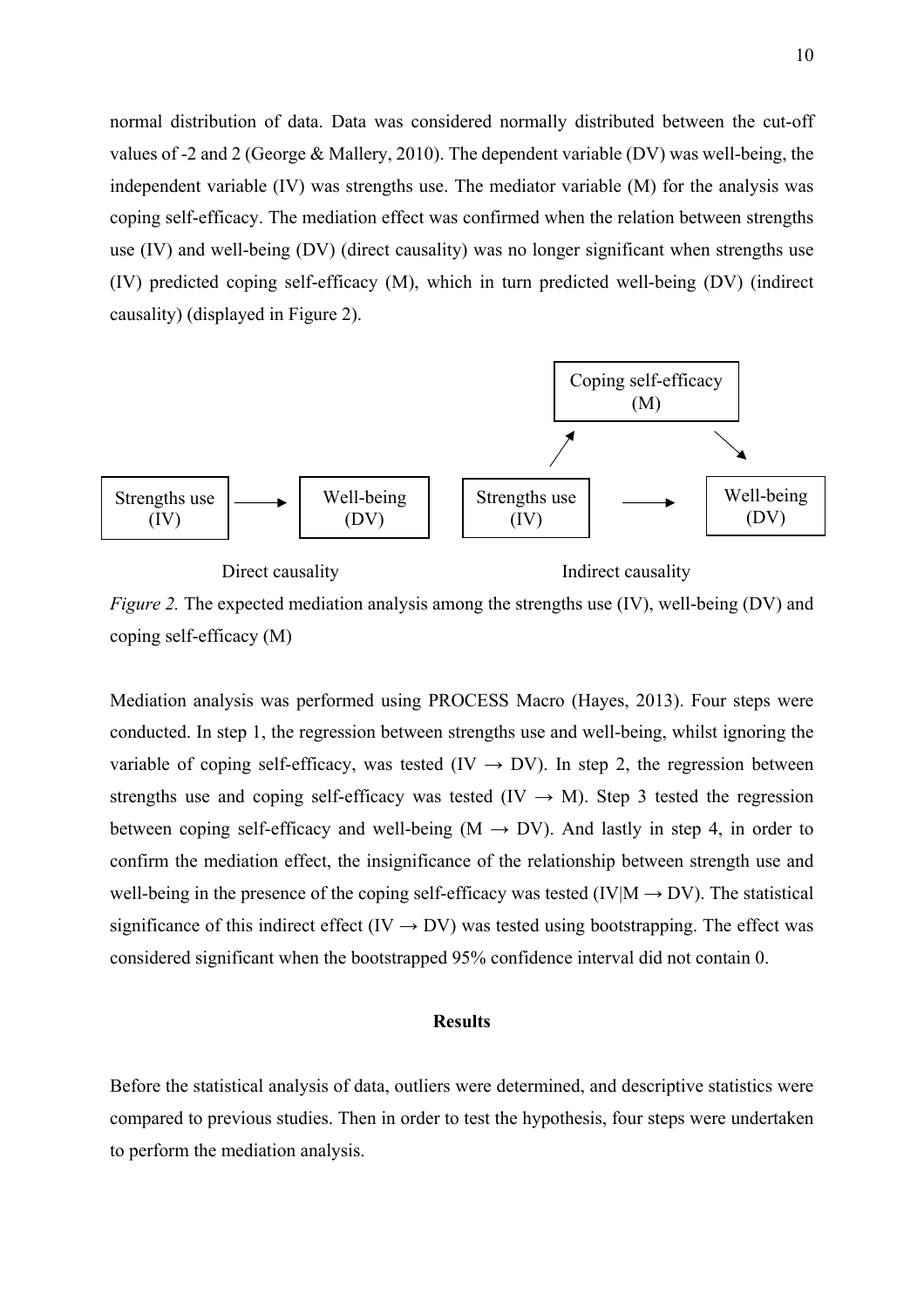## **Descriptive statistics**

Based on previous studies and norm values, scores were compared and analysed. Participants scored slightly above average, less than one standard deviation above the mean on strengths use (*M* = 74.17, *SD* 9.53). Scores on coping self-efficacy were above the middle value of the range ( $M = 159$ ,  $SD = 34.7$ ) and scores on the MHC-SF were also less than on standard deviation above the mean  $(M = 3.1, SD = .84)$ , indicating that participants had a slightly above average level of strengths use, coping self-efficacy and well-being. The Cronbach's alpha was computed and demonstrated good internal consistency for all scales (in reference to the *Materials* section of current report). The skewness and kurtosis of data showed that the data was normally distributed (Table 1).

# Table 1

| Variable  | М     | <b>SD</b> | <b>Skewness</b> | Kurtosis |
|-----------|-------|-----------|-----------------|----------|
| 1. SUS    | 74.17 | 9.53      | $-1.21$         | 1.91     |
| 2. CSES   | 159   | 34.7      | $-.37$          | 1.0      |
| 3. MHC-SF | 3.10  | .84       | $-.59$          | $-1$     |

*Descriptive statistics and psychometric properties of data (N = 88)*

*Note.* SUS = Strengths Use Scale. CSES = Coping Self-Efficacy Scale. MHC-SF = Mental Health Continuum - Short Form.

## **Mediation analysis**

In order to answer the research question, the four hypotheses were tested in a series of four steps (results depicted in Figure 3). In step 1, the regression of strengths use on well-being, was found to be positive and significant,  $b = .04$ ,  $t(86) = 4.76$ ,  $p < .001$ . The higher the students' score of strengths use, the higher was their score on well-being. This result indicated that the use of strengths in higher education students predicts well-being. In step 2, the regression of strengths use on coping self-efficacy was also found to be positive and significant,  $b = 2.06$ ,  $t(86) = 6.36, p < .001$ . The higher the score of strengths use, the higher was their score on coping self-efficacy, indicating that strengths use in higher education students predicts coping selfefficacy. Step 3 showed that the effect of coping self-efficacy on well-being was positive and significant,  $b = .01$ ,  $t(85) = 4.61$ ,  $p < .001$ . Students with higher scores on coping self-efficacy also scored higher on well-being. This demonstrates that higher coping self-efficacy predicts well-being in higher education students. Lastly, step 4 revealed that whilst controlling for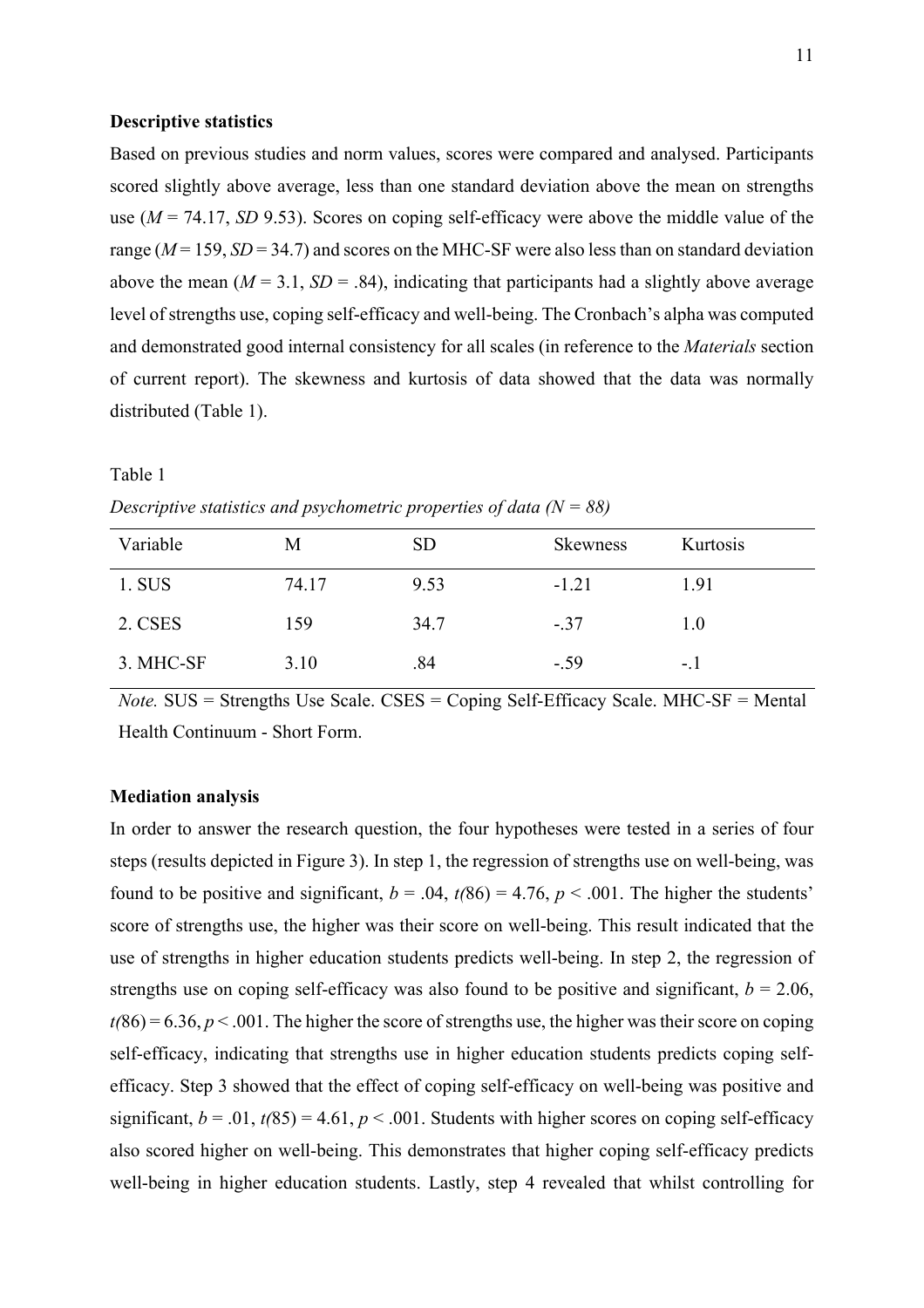coping self-efficacy, strengths use was no longer a significant predictor of well-being (direct effect)  $b = .02$ ,  $t(85) = 1.76$ ,  $p = .08$ . Bootstrapping confirmed the indirect effect of strengths use on well-being to be statistically significant at  $b = .03$  [95% CI: -.04; -.01]. This suggests that coping self-efficacy does mediate the relationship between strengths use and well-being.



Indirect effect:  $b = .03$ , [95% CI: -.04; -.01]

*Figure 3.* Graphical representation of results of mediation analysis

Based on this analysis, H1, H2 and H3 were able to be accepted. H4 was also accepted since there was no longer a significant relation between strengths use and well-being which shows that coping self-efficacy serves as a mediator in the relationship between strengths use and wellbeing in higher education students.

## **Discussion**

As an effort to evaluate the, prior to this study, undiscussed impact of coping self-efficacy on the relationship between the strengths use and the well-being of higher education students, the following research question was developed: Does coping self-efficacy mediate the relationship between strengths use and well-being among higher education students? The results have allowed to answer the research question. Coping self-efficacy was found to predict the relationship between strengths use and well-being among higher education students.

The current study has shown that strengths use predicts well-being in higher education students as it has been expected. This is in line with previous research (Linley et al., 2010) that has explored the association between strengths use and well-being among college students. These results can be explained by the fact that strengths use increases our self-worth and our ability to achieve things, which in turn is associated with well-being (Linley & Harrington, 2006). This is relevant for higher education students in that an increased ability to achieve things can be related to academic or social demands experienced by students. Demands and pressures have been recognised to be detrimental to student well-being (Pascoe et al., 2020)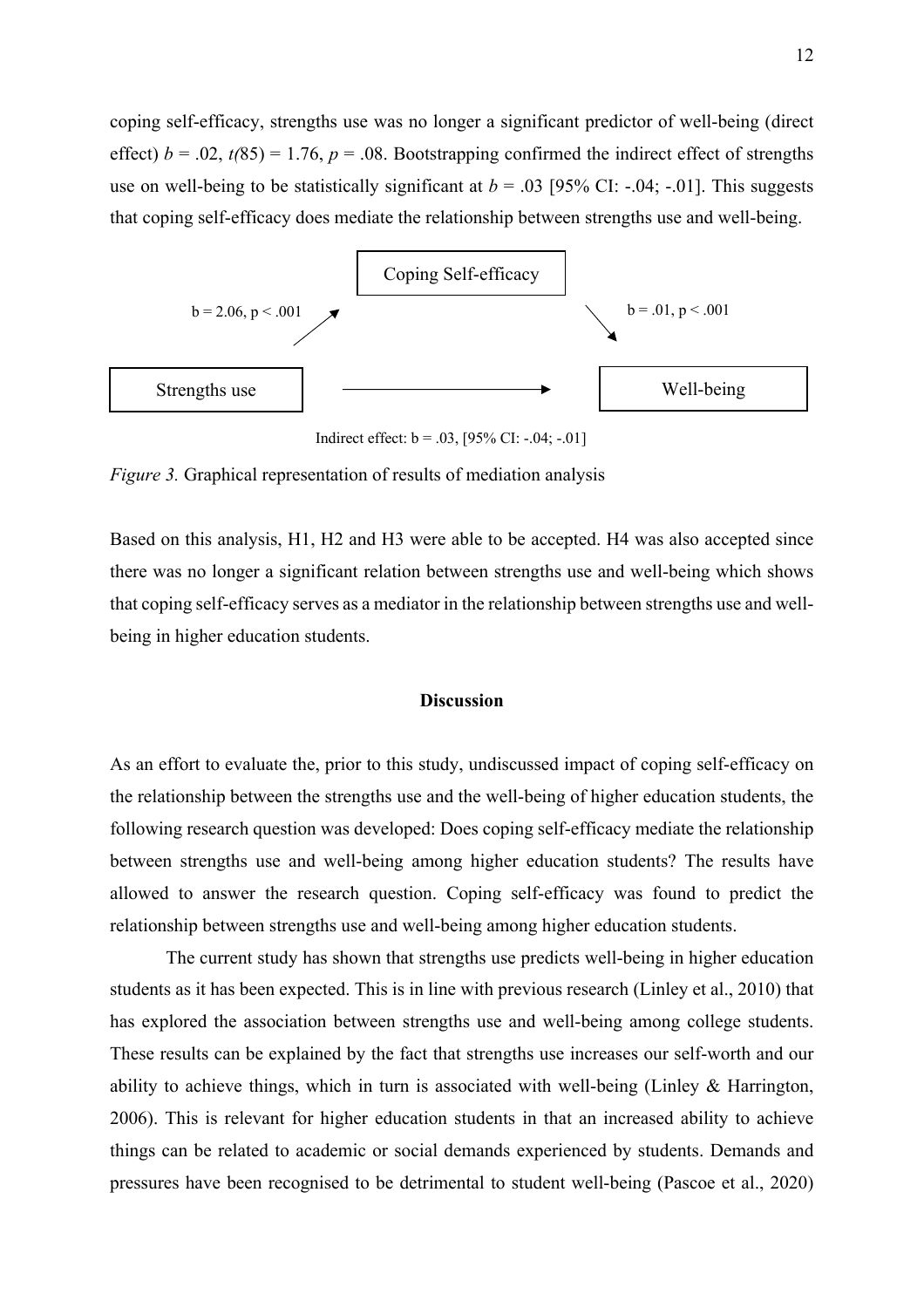and minimising pressures through an increased ability can therefore predict well-being (Linley & Harrington, 2006; Linley et al., 2010)

Moreover, the study showed that the use of strengths predicts coping self-efficacy in higher education students. Research by Proctor et al. (2011) has demonstrated that university students' strengths use was positively correlated with general self-efficacy. The current study expected similar results for the relation between strengths use and coping self-efficacy in higher education students. Findings of Linley and Harrington (2006) have found that the use of strengths makes students feel more content about themselves and their abilities (Linley & Harrington, 2006). They experience a heightened level of perceived competence to perform in their studies (Linley & Harrington, 2006) and are able to make more accurate judgements of expectancies. Strengths use increases control over behaviour, which in turn increases selfefficacy (Loton & Waters, 2017). This can explain the findings of the current study in that strengths use strengthens students' belief in themselves, which in turn are necessary when choosing coping behaviour and hence regulate the belief in their coping behaviour.

Furthermore, as expected, the current study has shown that coping self-efficacy predicted for well-being in higher education students. The examined results may be explained by previous studies that have linked higher coping self-efficacy to adaptive coping behaviours. In their study, Delahaij and Van Dam (2017) have explored the impact of coping self-efficacy on the appraisal of a stressful situation. They have found that low coping self-efficacy individuals might appraise a situation as threatening, whilst high coping self-efficacy individuals might perceive it as a challenge. In line with Lazarus' (1991) appraisal theory, threatening appraisal might lead to negative emotions, whereas a challenging appraisal would rather lead to positive emotions. The appraisal and associated negative or positive emotions in turn impact the effectiveness of coping behaviour (Delahaij & Van Dam, 2017). Based on this, the study expected this relationship for higher education students. Coping self-efficacy determines the belief in choice of coping behaviour. Findings of the study are in line with the study of Kohler Giancola et al. (2009), that have found student cognitive appraisal style to be strongly predictive of their coping choices. These choices of certain coping behaviours in turn have been predictive of general well-being for higher education students (Kohler Giancola et al., 2009). This indicates how coping self-efficacy is expected to impact well-being in higher education students.

These three relationships coincide with existing literature and confirm the anticipated outcome previous to the study. Furthermore, they built the foundation for the fourth hypothesis (H4), which stated that coping self-efficacy serves as a mediator in the relationship between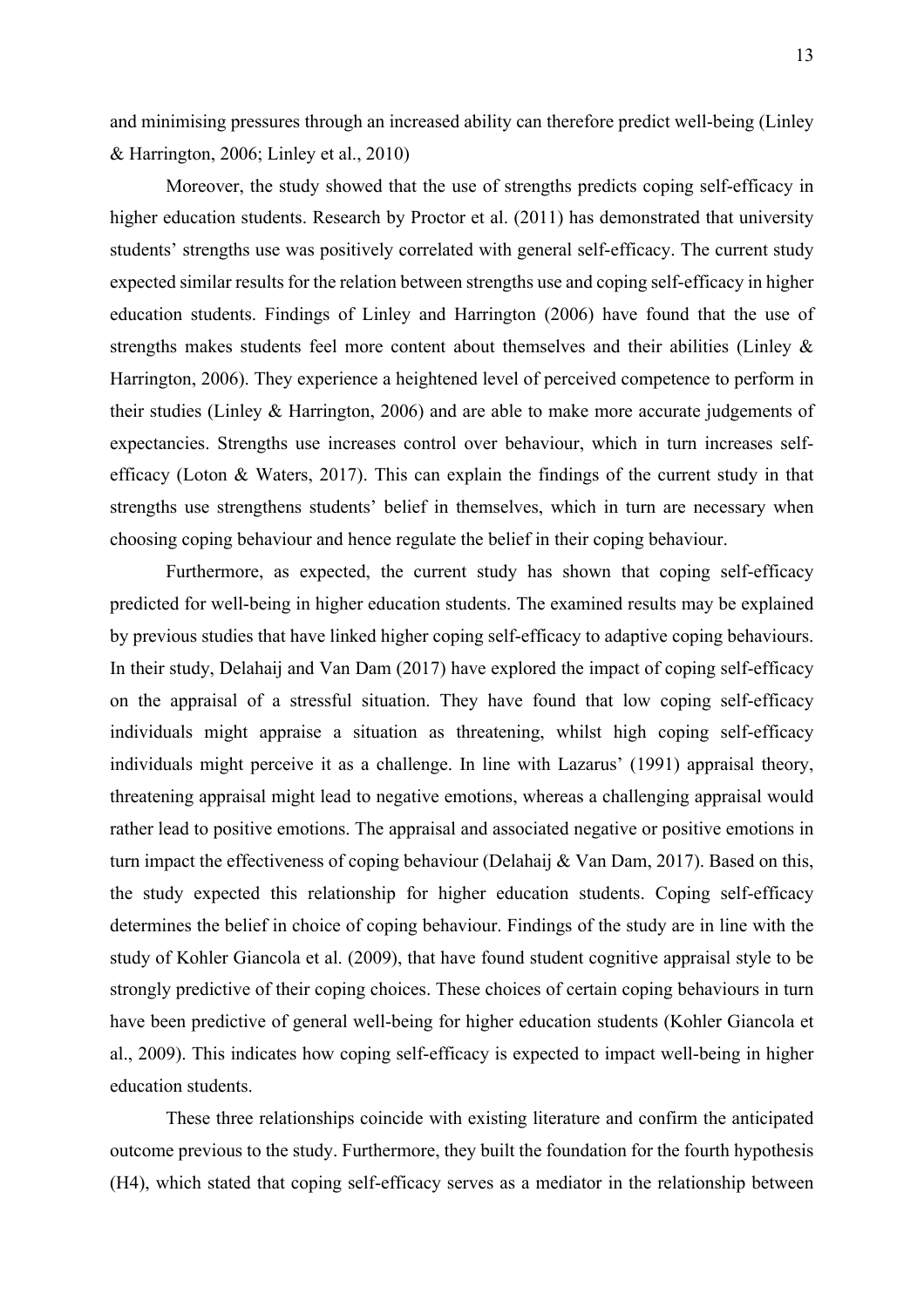strengths use and well-being in higher education students. The mediation analysis revealed that there was no longer a significant relation between strengths use and well-being in higher education students in the presence of coping self-efficacy, indicating that the hypothesis was able to be accepted. This finding is in line with previous findings by Chesney et al. (2006) that have shown the importance of coping self-efficacy in adaptive coping behaviour, which is expected to predict well-being in students (Kohler Giancola et al., 2009). This suggests that higher education students who use their strengths experience increased coping self-efficacy than those who do not use their strengths. In turn the higher coping self-efficacy predicts wellbeing in students. It is coping self-efficacy that is the essential bridge in the relationship between strengths use and well-being in higher education students.

## **Limitations and Recommendations**

The study entails some limitations that are noteworthy to mention due to the possible impact on the reliability and validity of results. Upon the mentioned limitations of the current study, recommendations have been given. One limitation regards the recruitment of participants. The majority of participants were recruited from the faculty of behavioural, management and social sciences (BMS) at the University of Twente. The sample might not be representative of the general student population or of other faculties even. This limits the generalisability of results to the general higher education student population. It might have influenced the results as it is expected that students from different faculties display differences in awareness and use of strengths. Furthermore, in line with this, the use of a convenience sample could have led to a response bias in which, despite anonymity had been ensured, participants responded in a manner that would be considered favourable to others. Based on this, the scores on strengths use, coping self-efficacy and well-being could have been higher than participants' actual scores, in turn influencing the results of the analysis. Despite the results demonstrating a normal distribution and data being only slightly above average, it is recommended that the study should be replicated using a larger sample of students across several faculties, distributed through other platforms to increase the generalisability of results.

Another limitation is that several participants voiced their concerns about having had difficulties in understanding the concepts of "strengths use". Participants might not have been aware of their strengths before this study and could have misunderstood the term which might have impacted the validity of results. This can be expected because a misunderstanding of key terms impacts the understanding of survey items and therefore the responses of participants. This could lead to scores not being representative of actual strengths use. Due to providing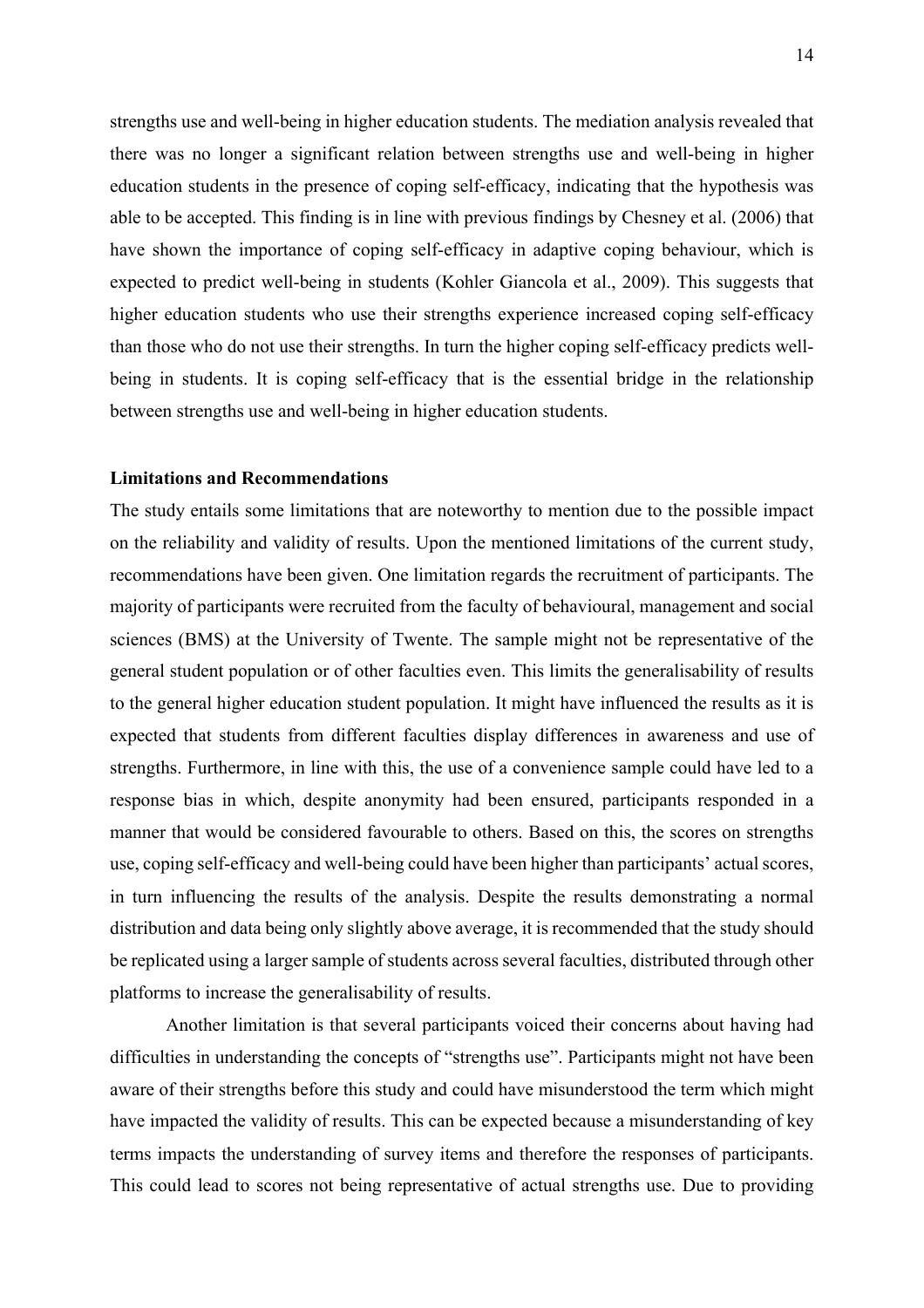participants with an information sheet at the beginning of the study, they were given the opportunity to ask questions about the study in an attempt to minimise any uncertainty. Nevertheless, one recommendation for future research would be to ensure that the concept of strengths use is fully understood before the study. In addition to the information sheet, the researcher could provide a short definition and summary of strengths and how they can be used in order to ensure that participants understand the term. Furthermore, participations could undertake the Values in Action Inventory (VIA) before starting the survey. By doing so, participants can become aware of their strengths as well as increase their understanding of the study and its aims. Furthermore, the VIA inventory of strengths could be used to identify the individual strengths of higher education students. Whilst the study has explored the general use of strengths, research into specific strengths use and its impact on coping self-efficacy and wellbeing might be of interest to both students and academics. It would be beneficial to know whether all strengths act similarly or whether some strengths impact coping self-efficacy and hence well-being more than others. This knowledge could aid students in their quest for wellbeing by becoming aware of their strengths.

Lastly, it should be taken to account that the survey was conducted at the start of the COVID-19 coronavirus pandemic and the beginning of lockdown measures (end of march for Germany). The scope of the impact on the participants and consequentially the data from the current study has not yet been measured. Nevertheless, such a time of uncertainty and change is most likely significant in regard to the well-being of higher education students and should therefore be taken into account when analysing the results. Previous experiences with isolation measures due to medical reasons have been linked to an increase in mental distress (Torales, O'Higgins, Castaldelli-Maia, & Ventriglio, 2020). The outbreak is leading to additional mental health problems, such as stress and anxiety and the fear of the unknown leads to increased anxiety levels in both healthy people and those with pre-existing mental health problems (Torales et al., 2020). This is important to consider, as measures of well-being in participants of the study might not be impacted by academic-related pressures solely, but also by the COVID-19 lockdown measures and its scope. Despite participants' scores of the MHC-SF being comparable to previous studies and the norm population of Dutch students (Keyes, 2009), it is nevertheless recommended to replicate the study at a time at which students are no longer restricted and are attending higher education as usual.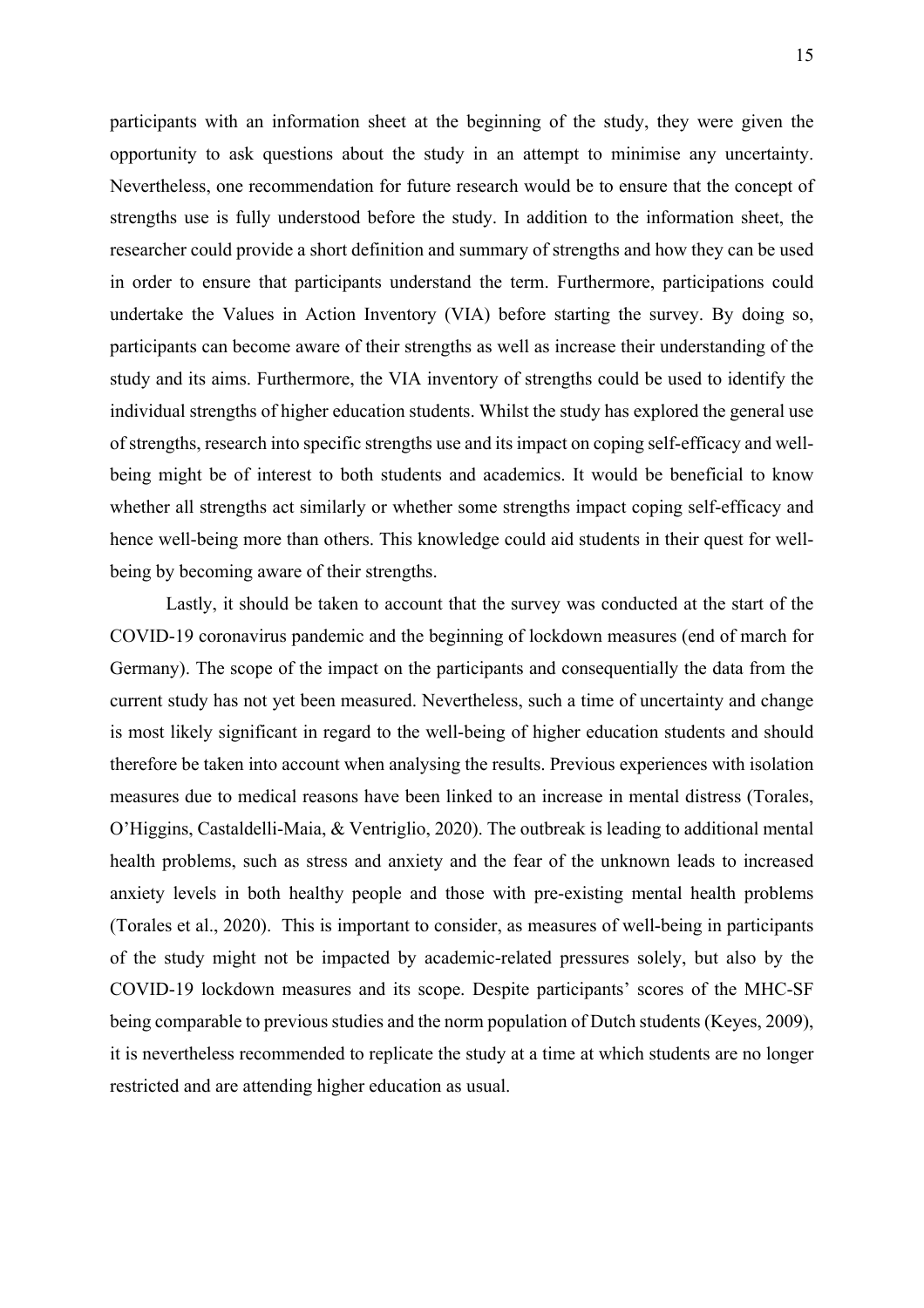#### **Strong points and Practical implications**

The current study also holds strong points based on which practical implications for the future have been proposed. The first strong point to mention is that the findings of the current study attribute to the findings of previous studies and the results of the study once again stress the importance of strengths use for higher education students. As suggested by several researchers in this domain, identifying, developing and using our strengths helps us flourish rather than simply function (Clifton & Anderson, 2004). Based on the findings of this study, strengths use is expected to be an ideal approach for students in respect to their immediate exposure to challenges and developments in a variety of dimensions (Lounsbury et al., 2009). Places of education are seen as the ideal institutions to teach strengths use (Peterson, 2006) and should therefore be used to strengthen coping self-efficacy and facilitate well-being in students.

Another strong point important to mention is that this study was the first as of current knowledge to have explored the impact of coping self-efficacy on the relation between strengths use and well-being for higher education students. The study has explored how exactly strengths increase well-being, in that coping self-efficacy was found to be the necessary "bridge" between strengths use and well-being among higher education students. This deeper understanding of practices is beneficial for both students themselves as well as psychologists and other professionals in the academic setting. The obtained knowledge can be put into practice and be incorporated into strengths-use programs. Coping self-efficacy is malleable and can therefore increase. It can be enhanced via modelling, positive feedback, performance attainments, vicarious learning and physiological or psychological arousal (Bandura, 1997). Interventions and strengths-use programs could be (re-) designed to focus on improving coping self-efficacy in students via the use of strengths. A similar approach has already been successfully established for character-strengths based interventions in adolescents, resulting in increased self-efficacy. The results had showed increases in confidence, enhanced motivation and coping behaviours whilst prior knowledge of strengths was not even necessary (Toback, Graham-Bermann, & Patel, 2016). Worldwide, strengths-based approaches are being integrated into academics, aiming for academic improvement in students. Researchers are becoming increasingly aware of the importance of providing learning experiences that enhance and support student's well-being (Stanton, Zandvliet, Dhaliwal, & Black, 2016). Within the educational setting, class structures, course design and curricula can be intentionally designed to enhance well-being (Stanton et al., 2016). Clifton and Anderson (2004) have already established specific intervention sessions, which aim to improve college students' academic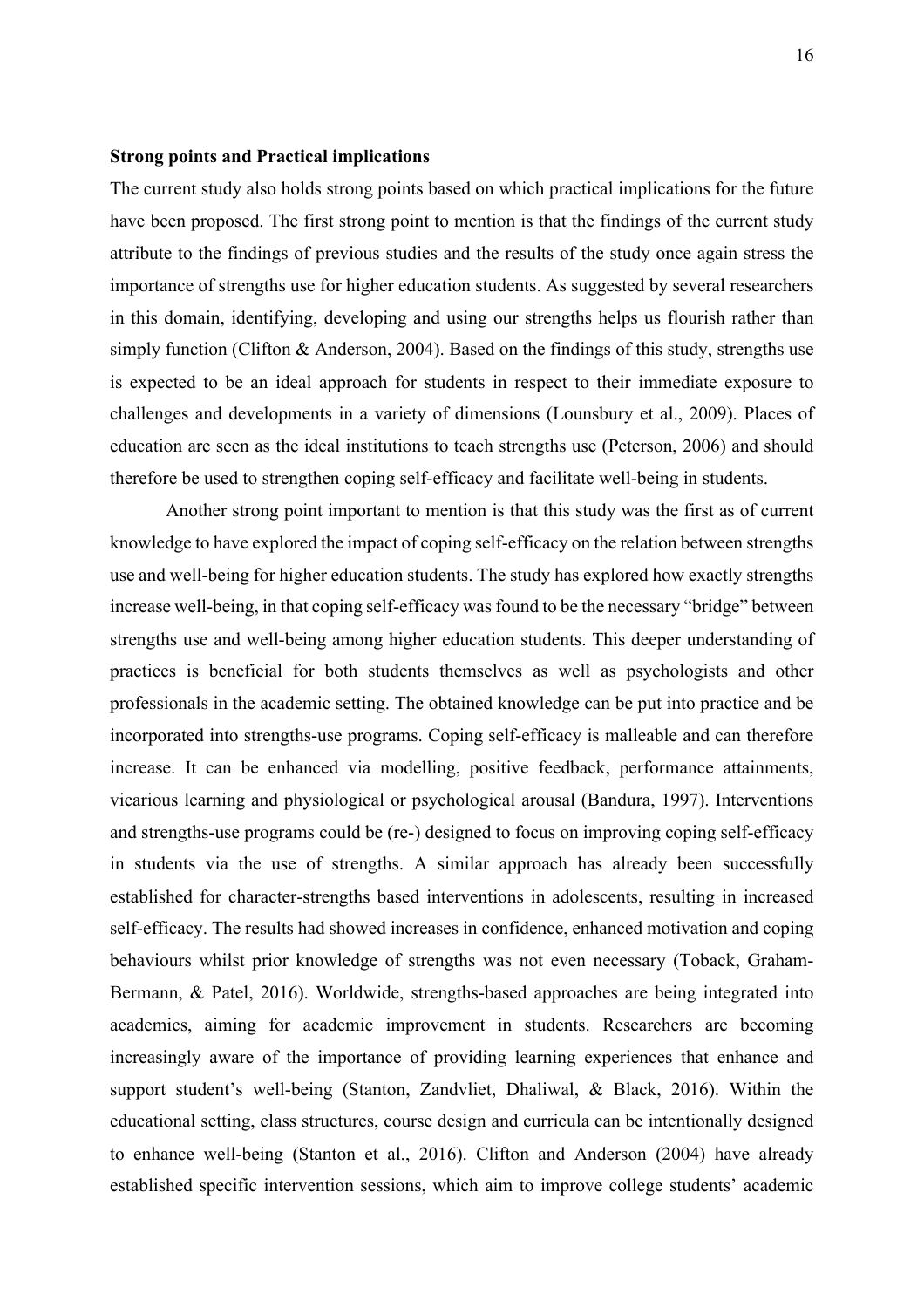performance and increase persistence to graduation using strengths. The current study has enabled further research into improving interventions, in order to increase the well-being of higher education students by using their strengths and strengthening their coping self-efficacy.

## **Conclusion**

The purpose of the study was to explore the impact of coping self-efficacy on the relationship between strengths use and well-being in higher education students. Findings of the study indicate that higher education students who use their strengths experience greater coping selfefficacy, and increased coping self-efficacy in turn predicts well-being in students. These findings were in line with existing literature and the initial hypotheses prior to the study. Overall this research has stressed the importance of enabling students to use their strengths. Higher education students should be pushed towards the use of their strengths in order to increase their coping self-efficacy and in turn ensure their well-being. The well-being of students is important for individuals themselves, but also to ensure society's well-being. Within higher education, students face a period of self-exploration which is important to many young adults in shaping their lives. It can be a critical point to intervene and aid students in the development of their character. Academic institutions have the ability to impact students' mental health and their social, educational, and economic well-being and should do so. The exploration of their use of strengths, coping self-efficacy and well-being can be seen as the steppingstone for student academic achievement and also the rest of their lives.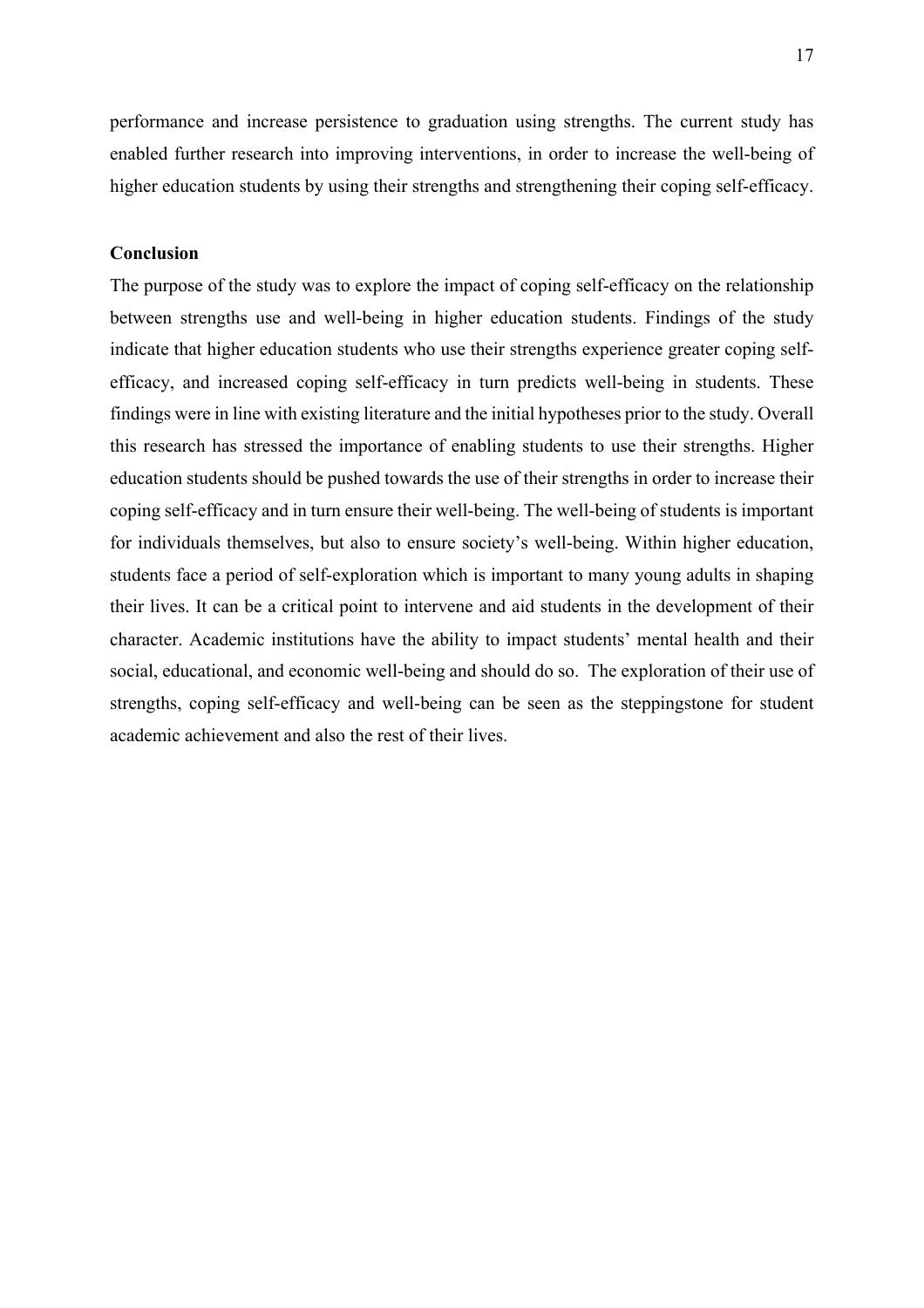#### References

- American College Health Association. (2015). American college health association-national college health assessment II: Reference group executive summary. *Hanover, MD: American College Health Association*.
- Bandura, A. (1997) *Self-Efficacy. The Exercise of Control,* New York: W. H. Freeman and Company.
- Bandura, A., & Locke, E. A. (2003). Negative self-efficacy and goal effects revisited. *Journal of applied psychology*, *88*(1), 87. doi:10.1037/0021-9010.88.1.87
- Beiter, R., Nash, R., McCrady, M., Rhoades, D., Linscomb, M., Clarahan, M., & Sammut, S. (2015). The prevalence and correlates of depression, anxiety, and stress in a sample of college students. *Journal of affective disorders*, *173*, 90-96. doi:10.1016/j.jad.2014.10.054
- Bewick, B., Koutsopoulou, G., Miles, J., Slaa, E., & Barkham, M. (2010). Changes in undergraduate students' psychological well-being as they progress through university. *Studies in Higher Education*, *35*(6), 633-645. doi:10.1080/03075070903216643
- Bonell, C., Humphrey, N., Fletcher, A., Moore, L., Anderson, R., & Campbell, R. (2014). Why schools should promote students' health and wellbeing. doi: 10.1136/bmj.g3078
- Brady‐Amoon, P., & Fuertes, J. N. (2011). Self‐Efficacy, Self‐Rated abilities, adjustment, and academic performance. *Journal of Counseling & Development*, *89*(4), 431-438. doi:10.1002/j.1556-6676.2011.tb02840.x
- Chesney, M. A., Neilands, T. B., Chambers, D. B., Taylor, J. M., & Folkman, S. (2006). A validity and reliability study of the coping self‐efficacy scale. *British journal of health psychology*, *11*(3), 421-437. doi:10.1348/135910705X53155
- Clifton, D. O., Anderson, E., & Schreiner, L. (2004). StrengthsQuest: Develop your strengths in academics, career and beyond. *Washington, DC: The Gallup Organization*.
- Delahaij, R., & Van Dam, K. (2017). Coping with acute stress in the military: The influence of coping style, coping self-efficacy and appraisal emotions. *Personality and Individual Differences*, *119*, 13-18. doi: 10.1016/j.paid.2017.06.021
- Denovan, A., & Macaskill, A. (2017). Stress and subjective well-being among first year UK undergraduate students. *Journal of Happiness Studies*, *18*(2), 505-525.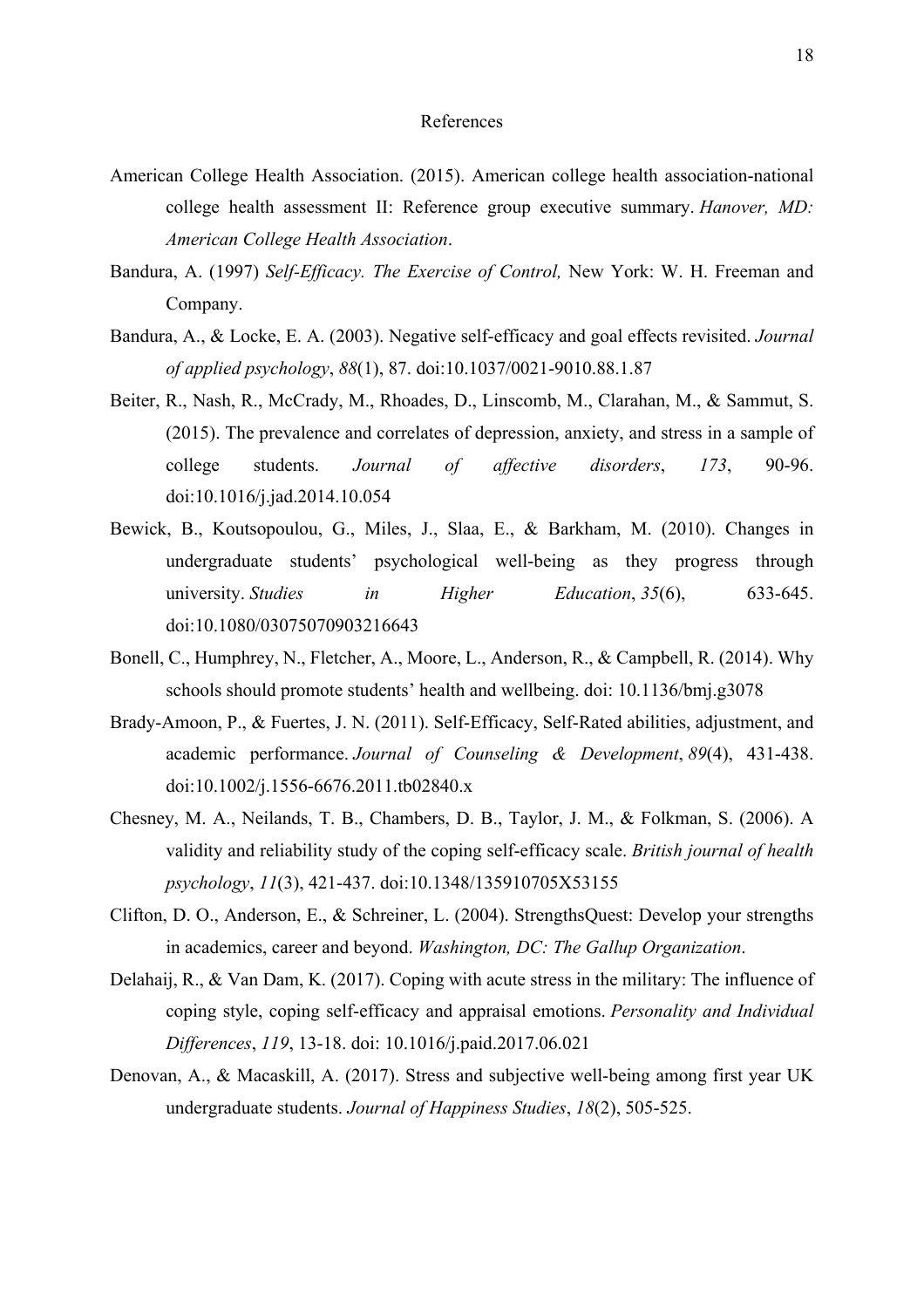- Dubreuil, P., Forest, J., & Courcy, F. (2014). From strengths use to work performance: The role of harmonious passion, subjective vitality, and concentration. *The Journal of Positive Psychology*, *9*(4), 335-349. doi:10.1080/17439760.2014.898318
- Eisenberg, D., Downs, M., & Golberstein, S. (2009). Stigma and help-seeking for mental health among college students. *Medical Care Research and Review*, *66*(5), 522–541. doi:10.1177/1077558709335173
- El Ansari, W., & Stock, C. (2010). Is the health and wellbeing of university students associated with their academic performance? Cross sectional findings from the United Kingdom. *International journal of environmental research and public health*, *7*(2), 509-527. doi:10.3390/ijerph7020509
- George, D., & Mallery, P. (2010). SPSS for Windows Step by Step: a Simple Guide and Reference, 17.0 Update, 10th.
- Govindji, R., & Linley, P. A. (2007). Strengths use, self-concordance and well-being: Implications for strengths coaching and coaching psychologists. *International Coaching Psychology Review*, *2*(2), 143-153.
- Hayes, A. F. (2013). Model templates for PROCESS for SPSS and SAS.
- Horwitz, A. V., & Scheid, T. L. (Eds.). (1999). *A handbook for the study of mental health: Social contexts, theories, and systems*. Cambridge University Press.
- Johnson, L. R., & Sandhu, D. S. (2007). Isolation, adjustment, and acculturation issues of international students: Intervention strategies for counselors.
- Kessler, R. C., Berglund, P., Demler, O., Jin, R., Meriakngas, K. R., & Walters, E. E. (2005). Lifetime prevalence and age-of-onset distributions of DSM-IV disorder on the national co-morbidity survey replications. Archives of General Psychiatry, 62, 593-602. doi:10.1001/archpsyc.62.6.593
- Keyes, C. L. (2006). The subjective well-being of America's youth: Toward a comprehensive assessment. *Adolescent & Family Health*.
- Keyes, C. L. M. (2009). Brief description of the mental health continuum short form (MHC-SF). Atlanta, GA: Emory University.
- Keyes, C. L., Eisenberg, D., Perry, G. S., Dube, S. R., Kroenke, K., & Dhingra, S. S. (2012). The relationship of level of positive mental health with current mental disorders in predicting suicidal behavior and academic impairment in college students. *Journal of American College Health*, *60*(2), 126-133. doi:10.1080/07448481.2011.608393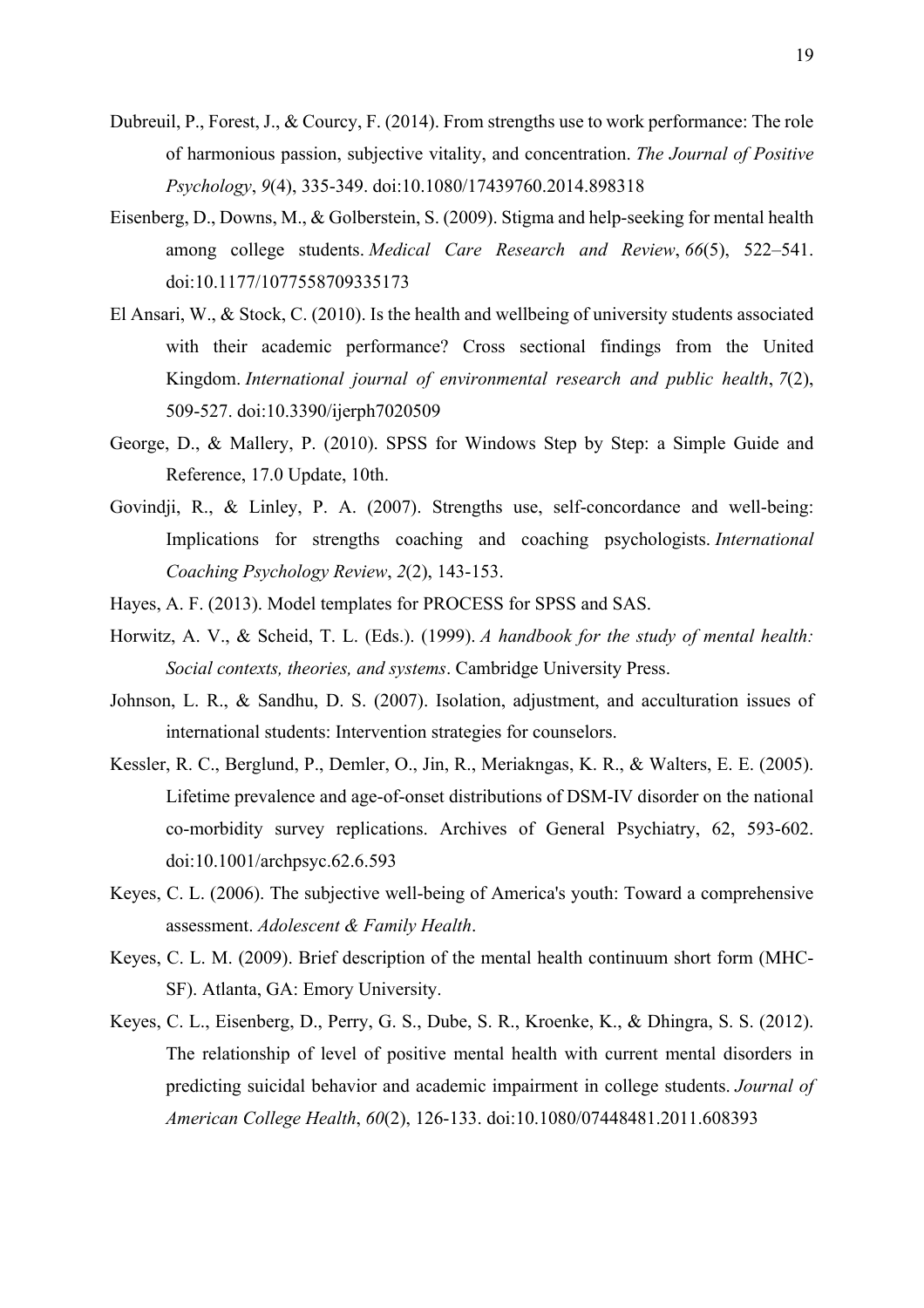- Kohler Giancola, J., Grawitch, M. J., & Borchert, D. (2009). Dealing with the stress of college: A model for adult students. *Adult Education Quarterly*, *59*(3), 246-263. doi:10.1177/0741713609331479
- Kumaraswamy, N. (2013). Academic stress, anxiety and depression among college students: A brief review. *International review of social sciences and humanities*, *5*(1), 135-143.
- Lamers, S. M., Westerhof, G. J., Bohlmeijer, E. T., ten Klooster, P. M., & Keyes, C. L. (2011). Evaluating the psychometric properties of the mental health continuum‐short form (MHC‐SF). *Journal of clinical psychology*, *67*(1), 99-110. doi: 10.1002/jclp.20741
- Lazarus, R. S. (1991). Progress on a cognitive-motivational-relational theory of emotion. *American psychologist*, *46*(8), 819.
- Linley, P. A., & Harrington, S. (2006). Strengths coaching: A potential-guided approach to coaching psychology. International Coaching Psychology Review, 1(1), 37- 46.
- Linley, P. A., Nielsen, K. M., Gillett, R., & Biswas-Diener, R. (2010). Using signature strengths in pursuit of goals: Effects on goal progress, need satisfaction, and well-being, and implications for coaching psychologists. *International Coaching Psychology Review*, *5*(1), 6-15.
- Loton, D. J., & Waters, L. E. (2017). The mediating effect of self-efficacy in the connections between strength-based parenting, happiness and psychological distress in teens. *Frontiers in psychology*, *8*, 1707. doi:10.3389/fpsyg.2017.01707
- Lounsbury, J. W., Fisher, L. A., Levy, J. J., & Welsh, D. P. (2009). An investigation of character strengths in relation to the academic success of college students. *Individual Differences Research*, *7*(1).
- Mental health: strengthening our response. (2018, March 30). Retrieved from: https://www.who.int/news-room/fact-sheets/detail/mental-health-strengthening-ourresponse
- Morton, S., Mergler, A., & Boman, P. (2014). Managing the transition: The role of optimism and self-efficacy for first-year Australian university students. *Journal of Psychologists and Counsellors in Schools*, *24*(1), 90-108. doi:10.1017/jgc.2013.29
- Noble, T., Wyatt, T., McGrath, H., Roffey, S., & Rowling, L. (2008). Scoping study into approaches to student wellbeing.
- Oades, L. G., & Anderson, J. (2012). Recovery in Australia: Marshalling strengths and living values. doi:10.3109/09540261.2012.660623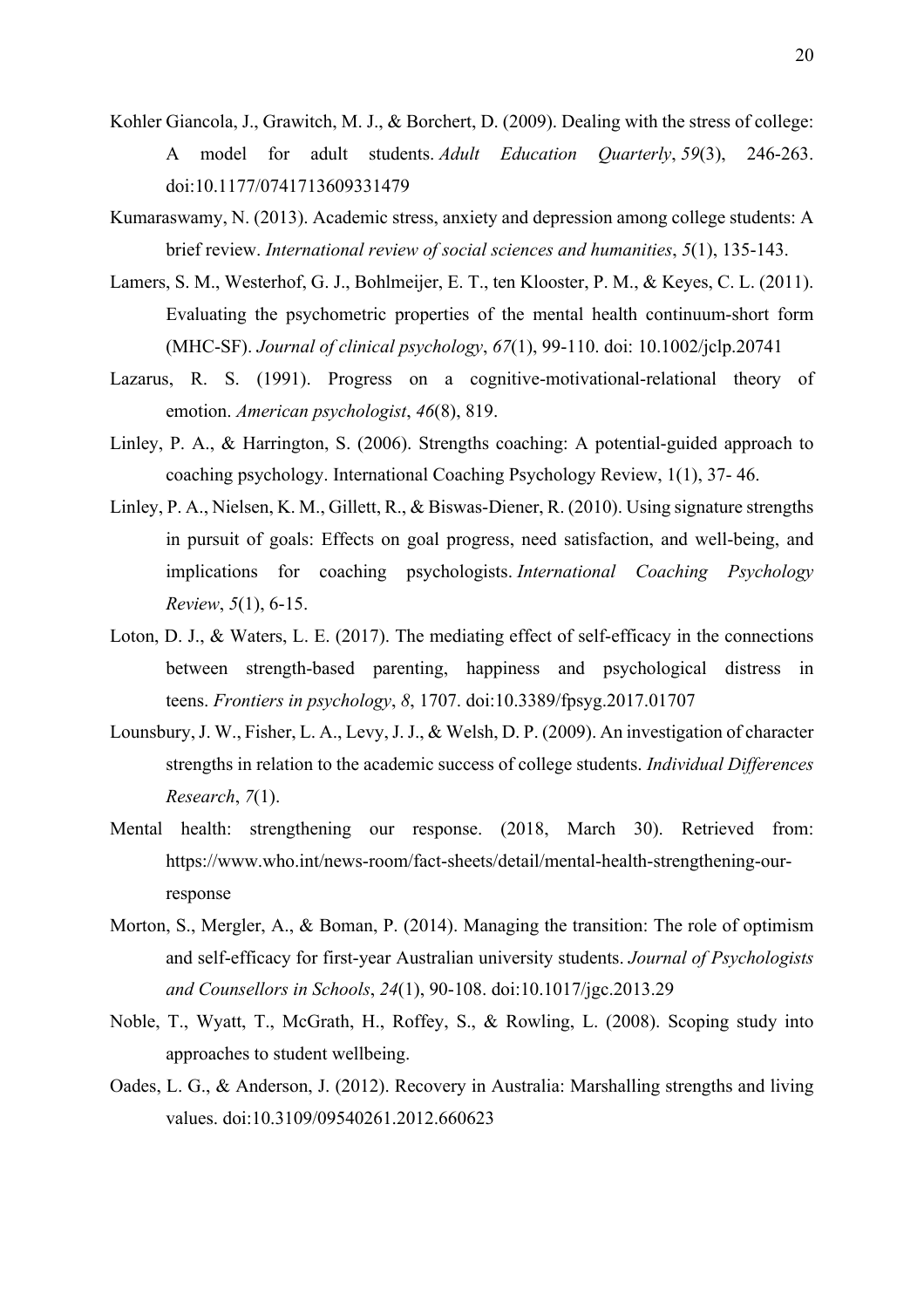- Pascoe, M. C., Hetrick, S. E., & Parker, A. G. (2020). The impact of stress on students in secondary school and higher education. *International Journal of Adolescence and Youth*, *25*(1), 104-112. doi:10.1080/02673843.2019.1596823
- Peterson, C. (2006). *A primer in positive psychology*. Oxford university press.
- Peterson, C., & Seligman, M. E. (2004). *Character strengths and virtues: A handbook and classification* (Vol. 1). Oxford University Press.
- Proctor, C., Maltby, J., & Linley, P. A. (2011). Strengths use as a predictor of well-being and health-related quality of life. *Journal of Happiness Studies*, *12*(1), 153-169. doi: 10.1007/s10902-009-9181-2
- Rubley, J. N. (2017). The student-centered university: Pressures and challenges faced by college presidents and student affairs leaders. *The Chronicle of Higher Education*, 3- 26.
- Santos, J. R. A. (1999). Cronbach's alpha: A tool for assessing the reliability of scales. *Journal of extension, 37*(2), 1-5.
- Seligman, M. E., & Csikszentmihalyi, M. (2014). Positive psychology: An introduction. In *Flow and the foundations of positive psychology* (pp. 279-298). Springer, Dordrecht.
- Stallman, H. M. (2010). Psychological distress in university students: A comparison with general population data. *Australian Psychologist*, *45*(4), 249-257. doi:10.1080/00050067.2010.482109
- Stanton, A., Zandvliet, D., Dhaliwal, R., & Black, T. (2016). Understanding Students' Experiences of Well-Being in Learning Environments. *Higher Education Studies*, *6*(3), 90-99. doi:10.5539/hes.v6n3p90
- Thurber, C. A., & Walton, E. A. (2012). Homesickness and adjustment in university students. *Journal of American college health*, *60*(5), 415-419.For many students, the experience is a stimulating adventure, both socially and intellectually. doi:10.1080/07448481.2012.673520
- Toback, R. L., Graham-Bermann, S. A., & Patel, P. D. (2016). Outcomes of a character strengths–based intervention on self-esteem and self-efficacy of psychiatrically hospitalized youths. *Psychiatric Services*, 67(5), 574-577. doi:10.1176/appi.ps.201500021
- Torales, J., O'Higgins, M., Castaldelli-Maia, J. M., & Ventriglio, A. (2020). The outbreak of COVID-19 coronavirus and its impact on global mental health. *International Journal of Social Psychiatry*. doi: 10.1177/0020764020915212.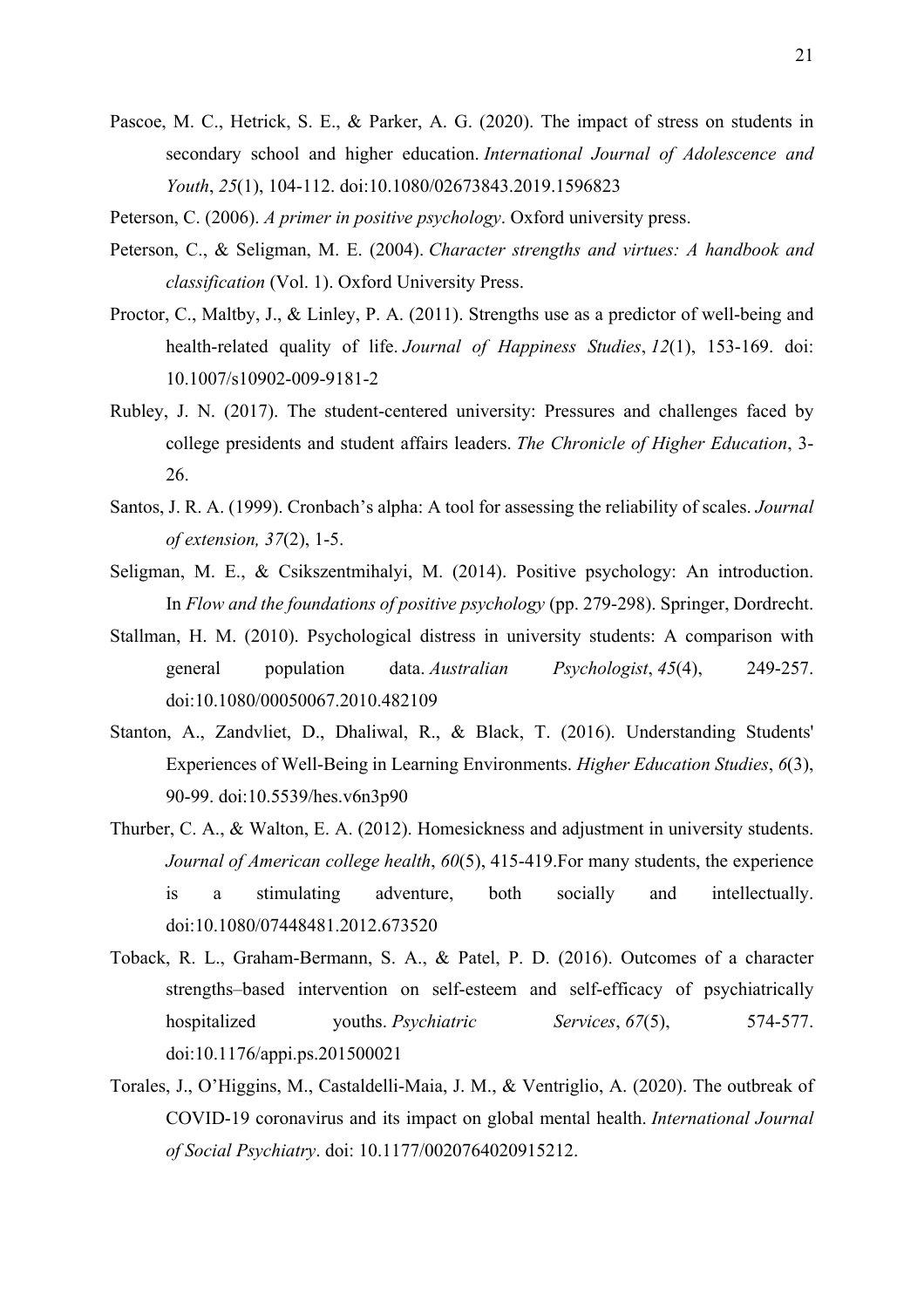- Tukey, J. W. (1977). *Exploratory Data Analysis* (Vol. 2). Addison-Wesley Publishing Company.
- Watkins, D. C., Hunt, J. B., & Eisenberg, D. (2012). Increased demand for mental health services on college campuses: Perspectives from administrators. *Qualitative Social Work*, *11*(3), 319-337. doi:10.1177/1473325011401468
- Wood, A. M., Linley, P. A., Maltby, J., Kashdan, T. B., & Hurling, R. (2011). Using personal and psychological strengths leads to increases in well-being over time: A longitudinal study and the development of the strengths use questionnaire. *Personality and Individual Differences*, *50*(1), 15-19. doi:10.1016/j.paid.2010.08.004
- World Health Organisation. (2019). *Mental health: fact sheet* [Fact sheet]. Retrieved from https://www.euro.who.int/ data/assets/pdf\_file/0004/404851/MNH\_FactSheet\_ENG. pdf?ua=1
- Yearley, L. H. (1990). *Mencius and Aquinas: Theories of virtue and conceptions of courage.*  Albany, NY: State University of New York Press.
- Zhang, W., Li, K., Zhang, X., & Chen, L. (2016). Coping self-efficacy of Chinese nursing undergraduates with their research projects. *Nurse education today*, *45*, 126-131. doi:10.1016/j.nedt.2016.07.003
- Zhang, Y., & Chen, M. (2018). Character strengths, strengths use, future self-continuity and subjective well-being among Chinese university students. *Frontiers in psychology*, *9*, 1040. doi:10.3389/fpsyg.2018.01040
- Zimmerman, B. J. (2000). Self-efficacy: An essential motive to learn. *Contemporary educational psychology*, *25*(1), 82-91. doi:10.1006/ceps.1999.1016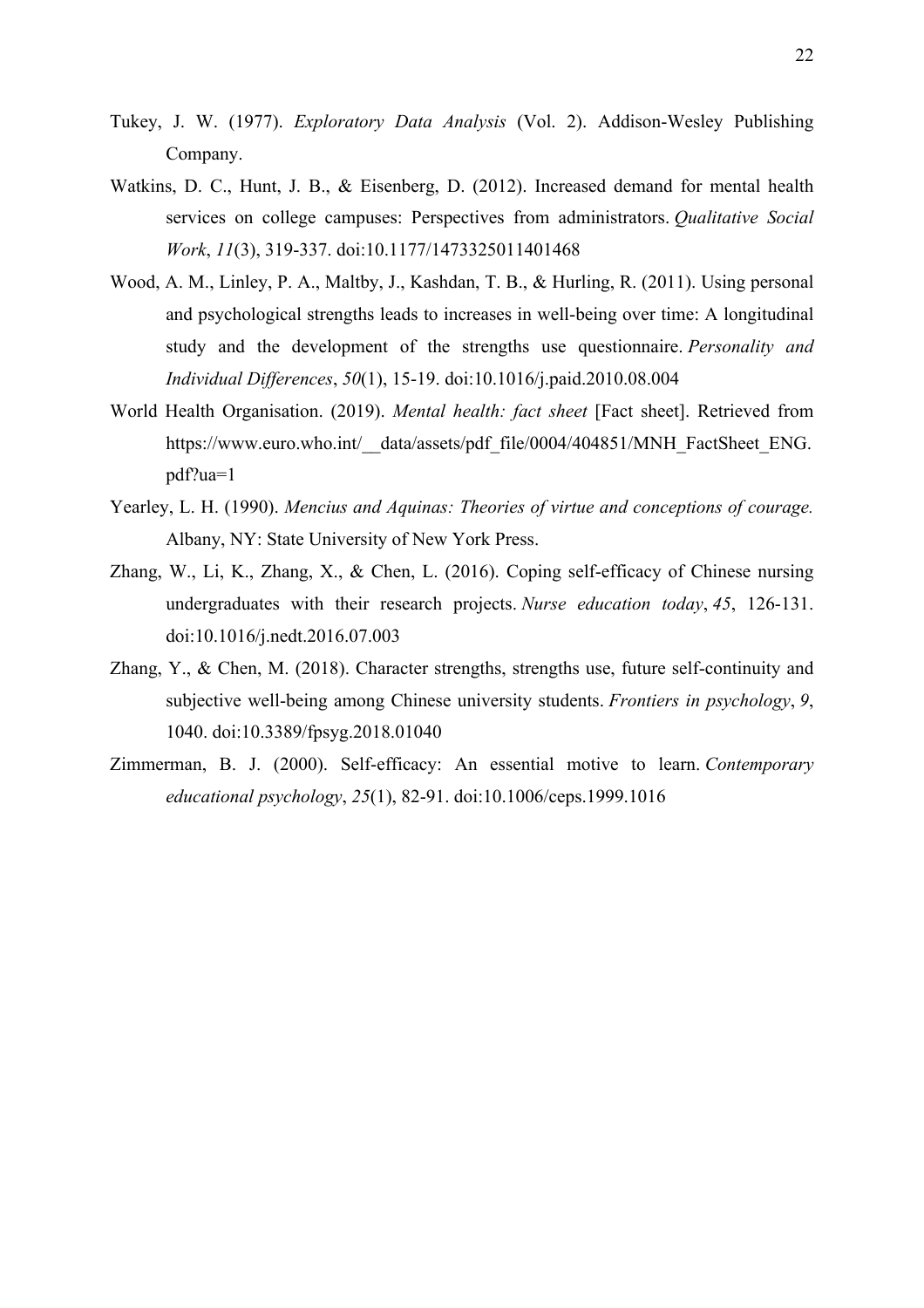## Appendix A

# Strengths Use Scale

- 1. I am regularly able to do what I do best
- 2. I always play to my strengths
- 3. I always try to use my strengths
- 4. I achieve what I want by using my strengths
- 5. I use my strengths everyday
- 6. I use my strengths to get what I want out of life
- 7. My work gives me lots of opportunities to use my strengths
- 8. My life presents me with lots of different ways to use my strengths
- 9. Using my strengths comes naturally to me
- 10. I find it easy to use my strengths in the things I do
- 11. I am able to use my strengths in lots of different situations
- 12. Most of my time is spent doing the things that I am good at doing
- 13. Using my strengths is something I am familiar with
- 14. I am able to use my strengths in lots of different ways

## Coping Self-Efficacy Scale

"When things aren't going well for you, or when you're having problem, how confident or certain are you that you can do the following:"

- 1. Keep from getting down in the dumps.
- 2. Talk positively to yourself.
- 3. Sour out what can be changes, and what can not be changed.
- 4. Get emotional support from friends and family.
- 5. Find solutions to your most difficult problems.
- 6. Break an upsetting problem down into smaller parts.
- 7. Leave options open when things get stressful.
- 8. Make a plan of action and follow it when confronted with a problem.
- 9. Develop new hobbies or recreations.
- 10. Take your mind off unpleasant thoughts.
- 11. Look for something good in a negative situation.
- 12. Keep from feeling sad.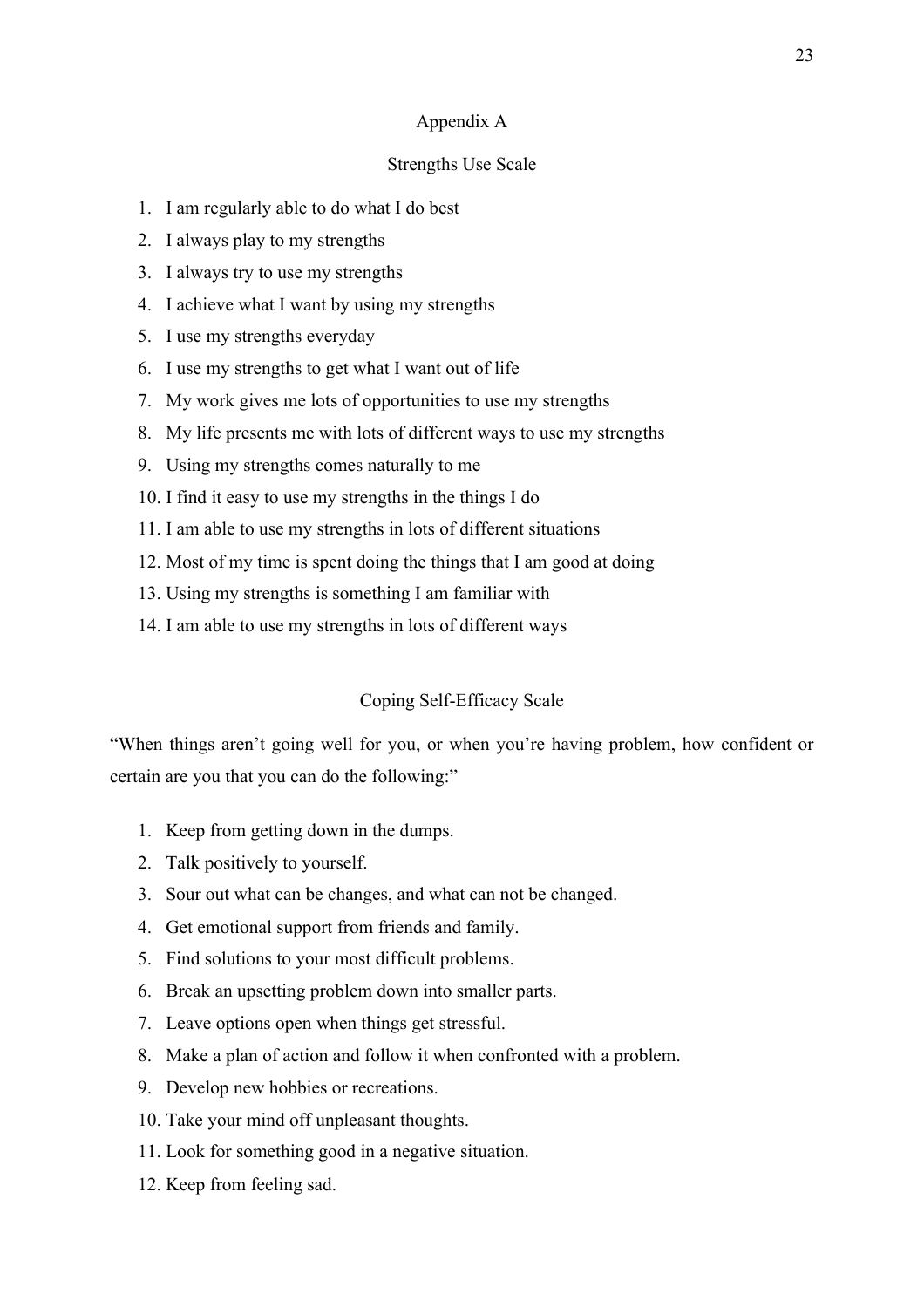- 13. See things from the other person's point of view during a heated argument.
- 14. Try other solutions to your problems if your first solutions don't work.
- 15. Stop yourself from being upset by unpleasant thoughts.
- 16. Make new friends.
- 17. Get friends to help you with the things you need.
- 18. Do something positive for yourself when you are feeling discouraged.
- 19. Make unpleasant thoughts go away.
- 20. Think about one part of the problem at a time.
- 21. Visualize a pleasant activity or place.
- 22. Keep yourself from feeling lonely.
- 23. Pray or meditate.
- 24. Get emotional support from community organizations or resources.
- 25. Stand your ground and fight for what you want.
- 26. Resist the impulse to act hastily when under pressure.

# Mental Health Continuum-Short Form

"In the past month, how often did you feel…"

- 1. happy
- 2. interested in life
- 3. satisfied in life
- 4. that you had something important to contribute to society
- 5. that you belonged to a community (like a social group, or your neighbourhood)
- 6. that our society is a good place, or is becoming a better place, for all people
- 7. that people are basically good
- 8. that the way our society works makes sense to you
- 9. that you liked most parts of your personality
- 10. good at managing the responsibilities of your daily life
- 11. that you had warm and trusting relationships with others
- 12. that you had experiences that challenged you to grow and become a better person
- 13. confident to think or express your own ideas and opinions
- 14. that your life has a sense of direct or meaning to it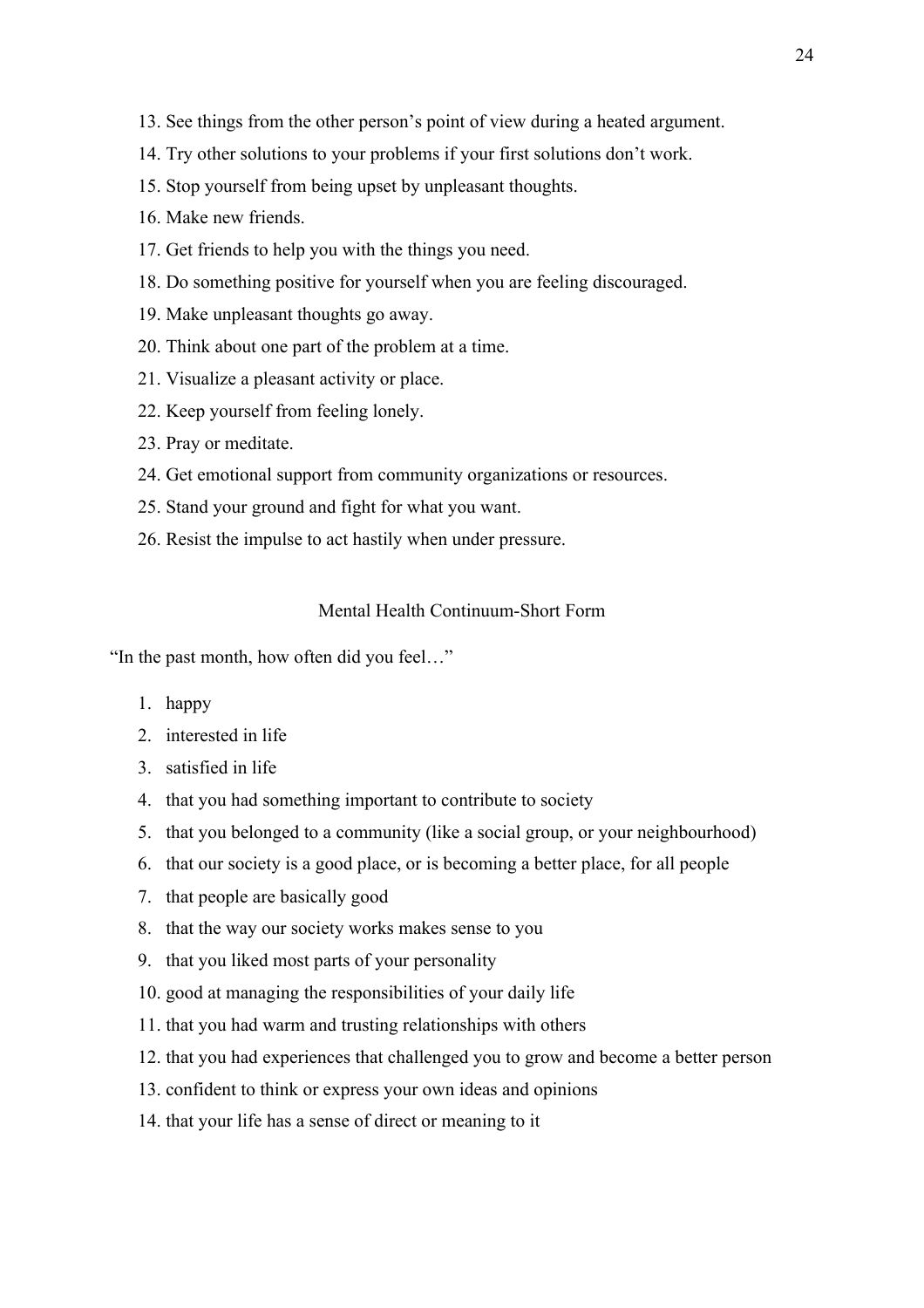# Appendix B

# Information sheet

Information Sheet for Research

Study Title: The relationship between the use of strengths and well-being among higher education students

Name of researcher: Lisa Schneider University of Twente – Department of Psychology

The mental health of students of higher/post-secondary education is an internationally recognised important public health issue. A key aspect of positive psychology is focusing on one's strengths in dealing with mental health. Strengths are 'a disposition to act, desire, and feel that involves the exercise of judgment and leads to a recognizable human excellence or instance of human flourishing'- that being, what a person can do well or best. It has been found that humans strive using their strengths. The purpose of this research is to explore the relationship between ones' use of strengths in relationship with well-being.

The research project has been reviewed and approved by the BMS Ethics Committee. There are no known risks to participating in the study and participants can be granted credits using the SONA test-subject pool.

Data collected will be anonymised and safeguarding of personal information will be ensured if handed over to third parties for possible further research. If the participant wishes to withdraw from the study at any time, they can do so without having to give a reason.

If you have a spare 5-10 minutes, I would greatly appreciate your input in my study. If you have any further questions, please do not hesitate to contact me.

Link to survey: https://utwentebs.eu.qualtrics.com/jfe/form/SV\_0lk3ZEFbO7DHb6d

I look forward to hearing from you!

Lisa Schneider (l.schneider-1@student.utwente.nl)

If you have questions about your rights as a research participant, or wish to obtain information, ask questions, or discuss any concerns about this study with someone other than the researcher, please contact the Secretary of the Ethics Committee of the Faculty of Behavioural, Management and Social Sciences at the University of Twente by ethicscommitteebms@utwente.nl